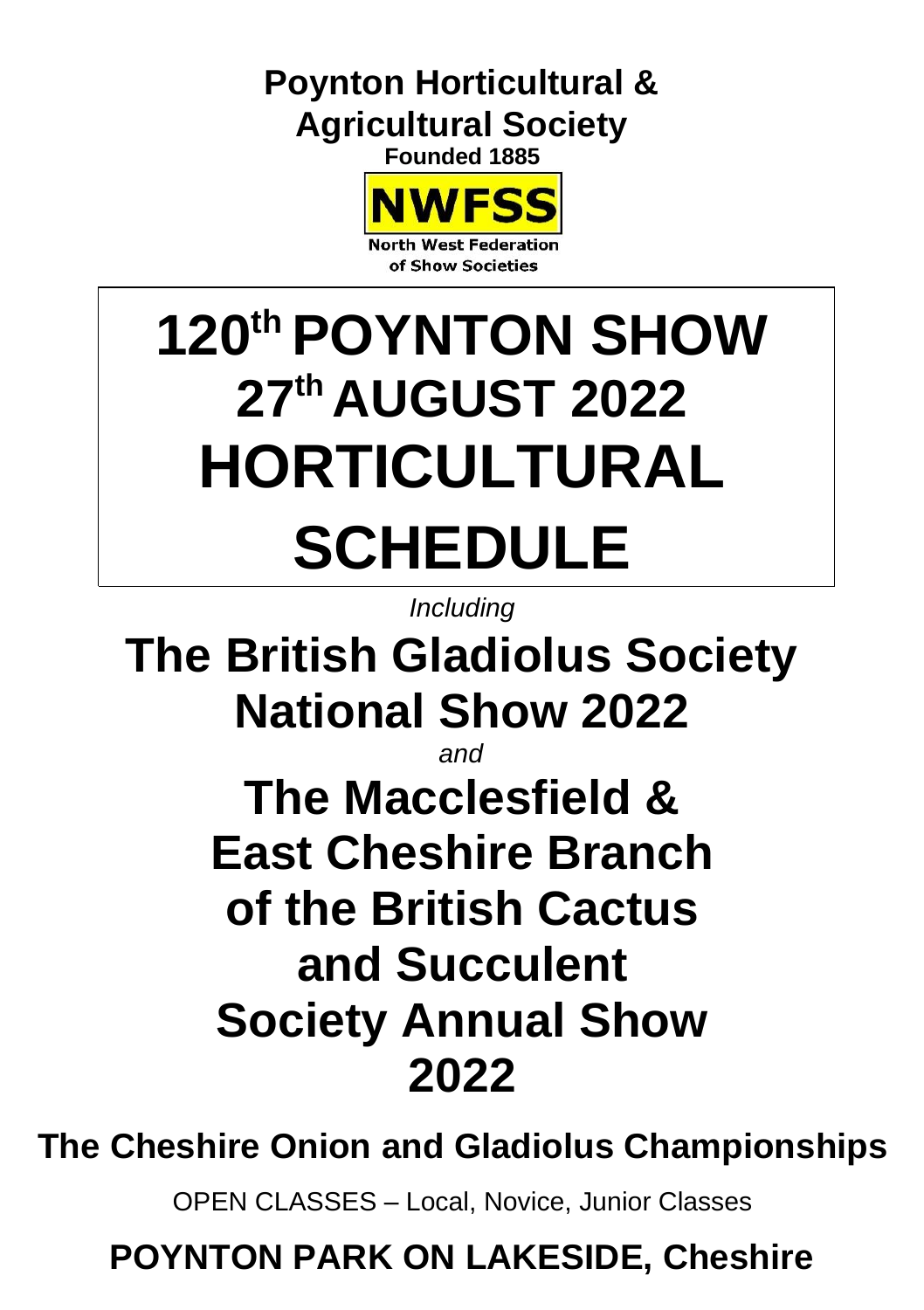# **HEALTH & SAFETY**

All exhibitors should comply with the requirements set out in the Health and Safety Policy, organisation and arrangements of the Poynton Horticultural & Agricultural Society. Copies of this policy may be obtained from the Society Secretary and will be displayed in the Show Office prior to and during the Show.

Specifically, all exhibitors, trade stand occupiers and entertainment & catering providers are required to maintain their exhibition/areas in such a manner to ensure that their activities do not endanger themselves, other exhibitors or members of the general public.

Further specific advice and guidance is available via the Show's Honorary Health and Safety Officer, who may be contacted at the Show Office

# **EXHIBITORS**

NO VEHICLE WILL BE ALLOWED ON THE SHOWGROUND ON SHOW DAY UNLESS DISPLAYING AN APPROPRIATE VEHICLE CAR PARK PASS.

This schedule and entry form may also be downloaded from The Poynton Show Website.

Go to [www.poyntonshow.co.uk](http://www.poyntonshow.co.uk/)

Click on the horticulture picture and this will take you to the horticulture page where you can download a copy of this schedule and an entry form.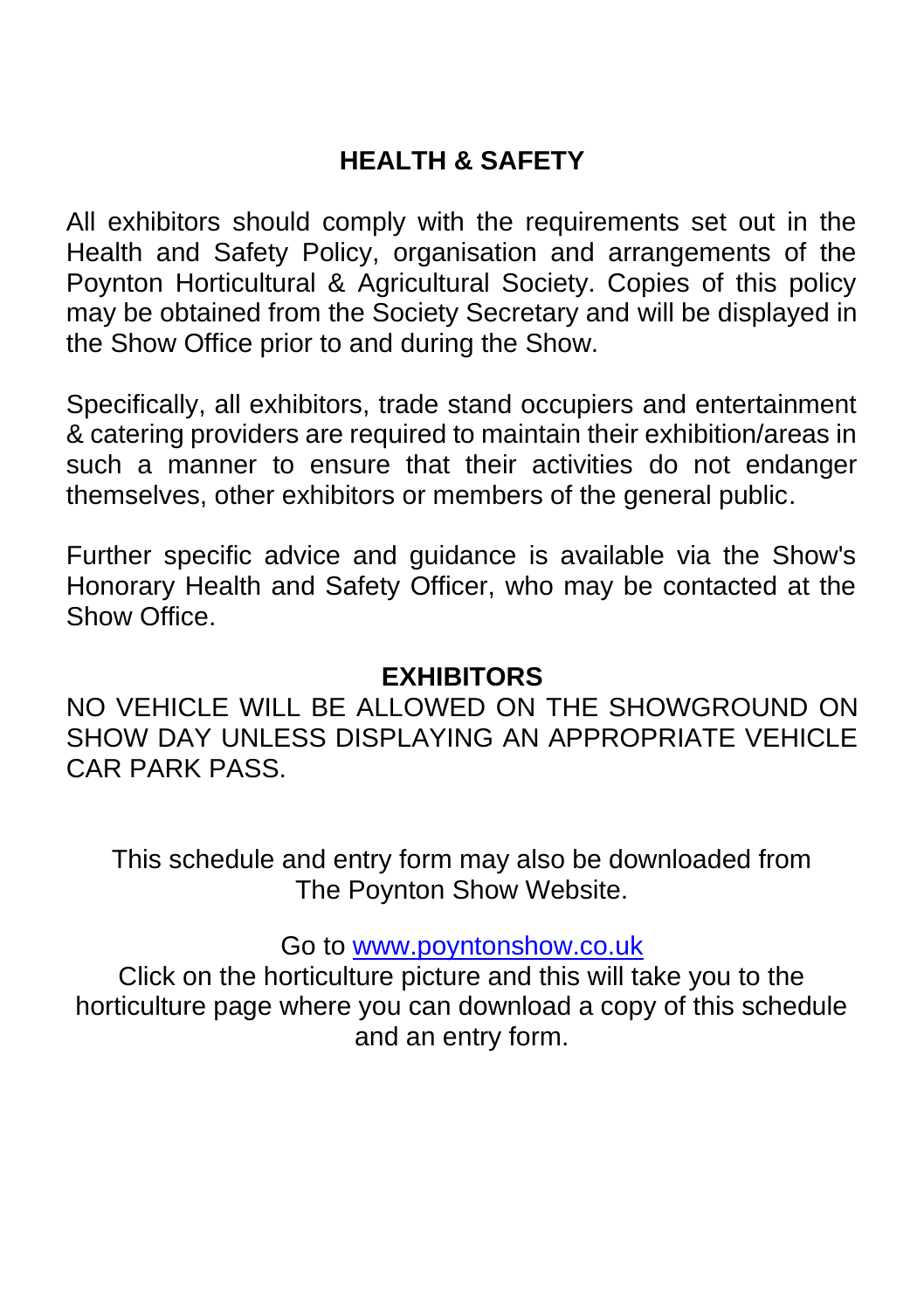# **We welcome the British Gladiolus Society National Show 2022.**

Schedule available on the horticulture page at [www.poyntonshow.co.uk a](http://www.poyntonshow.co.uk/)nd [www.britglad.com](http://www.britglad.com/) or by contacting the BGS Show Secretary. Nigel Coe (tel: 01335 348988) (mobile 07817269975) (e: [nigelglad@aol.com \)](mailto:nigelglad@aol.com)

# **We welcome the Macclesfield & East Cheshire Branch of the British Cactus and Succulent Society and their 2022 Show**

Schedule available on the horticulture page at [www.poyntonshow.co.uk](http://www.poyntonshow.co.uk/) and [www.macclesfield.bcss.org.uk/events.html](http://www.macclesfield.bcss.org.uk/events.html)

# **NOTICE TO EXHIBITORS – changes to the Schedule.**

Whilst we aim to offer a wide choice of classes, certain sections have seen a gradual decline in entries for a variety of reasons over recent years. We therefore reluctantly took the decision to withdraw some classes from our schedule.

# **WE ARE LOOKING FOR NEW VOLUNTEERS**

Whatever your expertise, even if you don't have green fingers, you are very welcome to join our friendly group. We meet 8 times a year and would love to hear from you if you are interested in helping in anyway. Come and talk to us on the day at the admin table in the horticulture tent on show day or please get in touch:

Jill (secretary) **[jshare2830@outlook.com](mailto:jshare2830@outlook.com) (01625) 873014** Mobile Number: **07443 874799**

or Anne (chair) **[anne.gunning1@btinternet.com](mailto:anne.gunning1@btinternet.com)**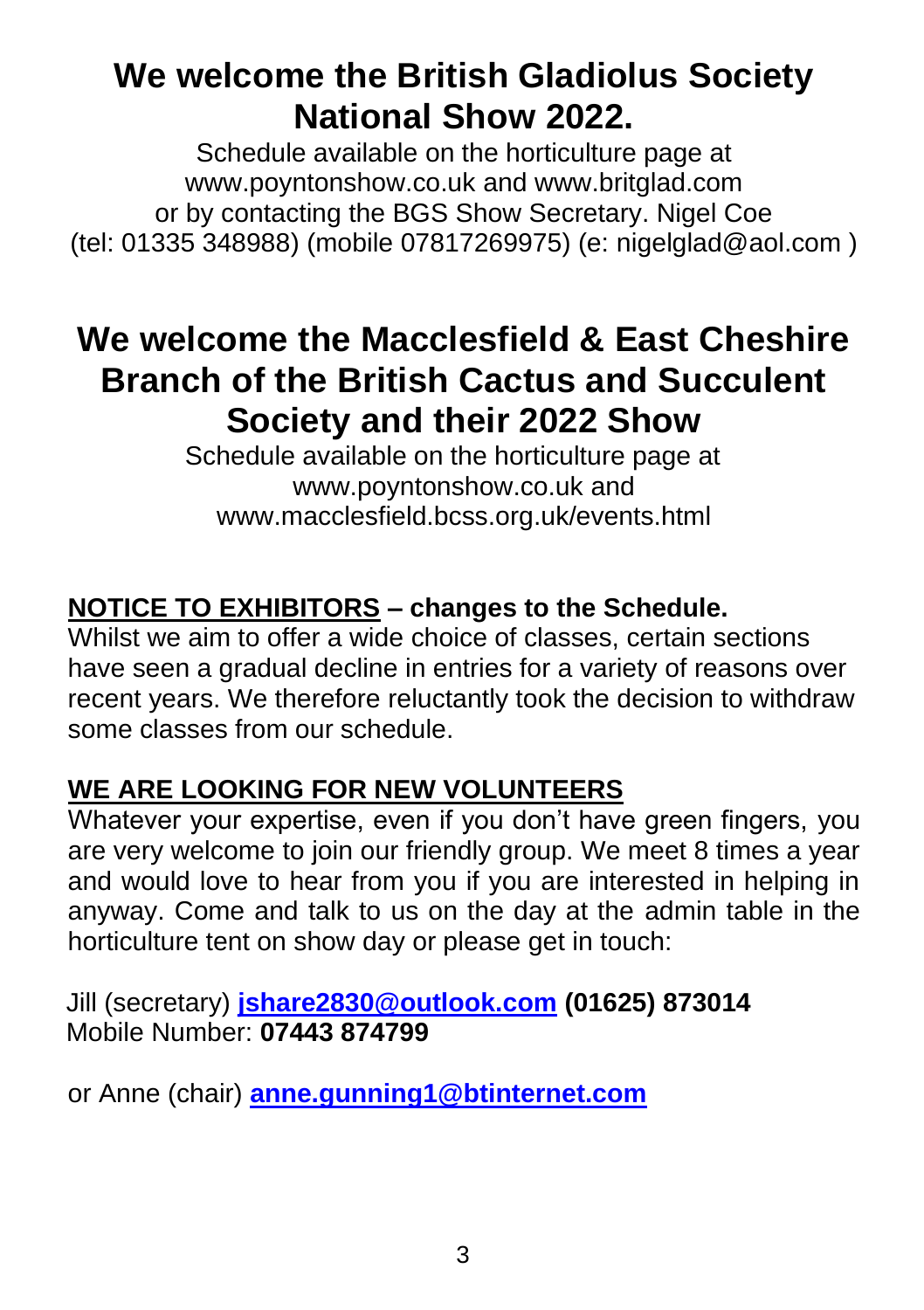# **HOW TO ENTER AN EXHIBIT**

**1.** Look through this schedule and decide which class you would like to enter. Check that you understand the exact requirements such as the maximum size of the pot or how many specimens are required for one exhibit. Check the class requirements – do you have to be a certain age, have only won 6 first place prizes before (novice class) or live in the SK12 postcode area (local classes)

**2.** Complete an entry form. This can be downloaded from the Poynton Show website or is a separate sheet found at the back of a paper copy of the schedule.

**3.** Send us your entry form and payment NO LATER THAN 8pm on the Wednesday before the show. Payment cost is £1 per entry. Children's entries are free.

# **Ways to get your entry forms and entry fee to us:**

a) Deliver the entry form and payment to our secretary Jill Share. Phone number: (01625) 873014 Mobile Number: 07443 874799 Email: [jshare2830@outlook.com](mailto:jshare2830@outlook.com) Address: 120 Dickens Lane, Poynton SK12 1NU

# **OR**

b) Email the entry form or post the entry form to our secretary Jill Share (to arrive before 8pm on the Wednesday before the show). Then make your payment when you bring your exhibit to the horticulture tent the Friday evening before the show.

**4.** On the Friday before the show please bring your exhibit to the horticulture tent anytime between **4pm and midnight** or on the Saturday morning of the show **6am-8am**. Come to the admin table and we will tell you what to do. If you have not paid your entry fee, pay this at the same time.

**Printed schedules are available at the Poynton Show caravan parked in the Waitrose carpark from Monday to Friday before show day.**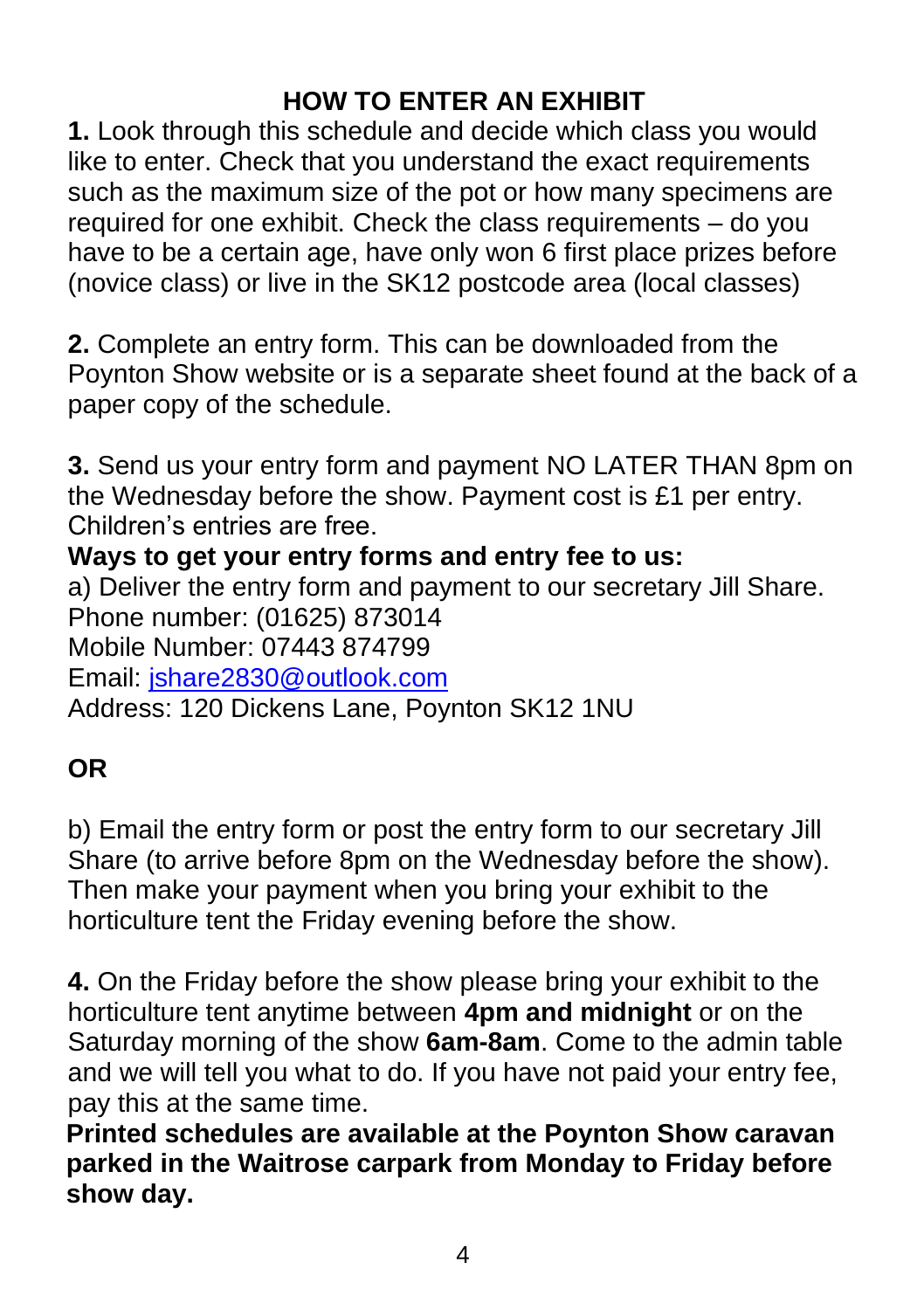**Quick guide to the five main sections in this schedule:**

| <b>How to enter and exhibit</b>                    |
|----------------------------------------------------|
| Contact details, rules and regulations, judges,    |
| sponsors, trophies. Pages 4-15                     |
| <b>Open classes section</b>                        |
| Open classes can be entered by anyone              |
| from any postcode.                                 |
| Pages 16-23                                        |
| <b>Novice classes section</b>                      |
| The novice section can be entered by               |
| anyone who has not won more than $6 \times 1^{st}$ |
| prizes in any horticultural show.                  |
| Page 24                                            |
| <b>Local classes section</b>                       |
| Local classes can only be entered by anyone        |
| who lives in the SK12 postcode.                    |
| Page 25                                            |
| <b>Junior classes section</b>                      |
| Junior classes can be entered by any junior        |
| who is up to and including 14 years                |
| of age from any postcode.                          |
| Pages 25-26                                        |
|                                                    |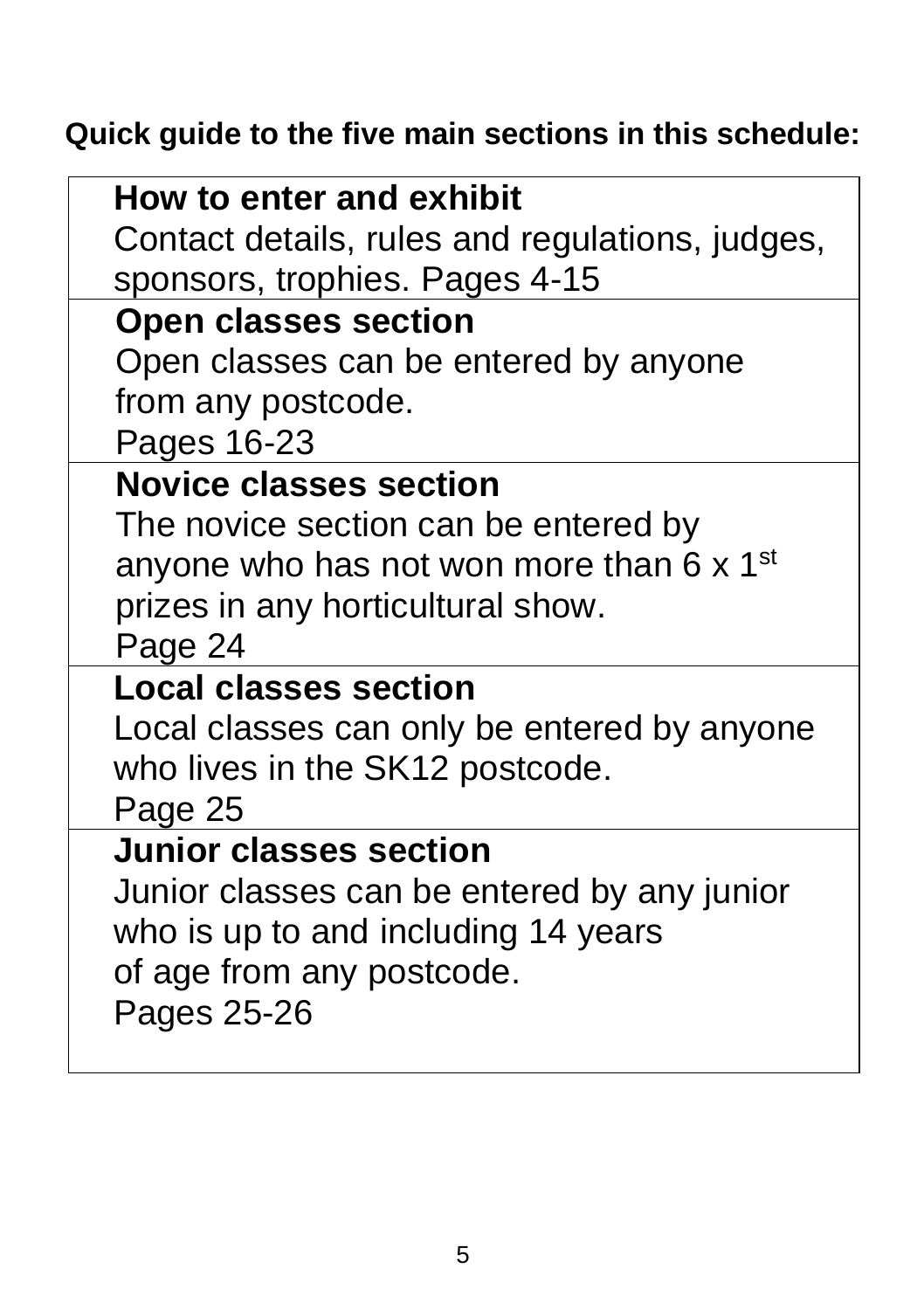# **Poynton Show - Horticultural Section<br>Schedule Contents**

| Page      |
|-----------|
| 7         |
| 8         |
| $9 - 11$  |
| 12-14     |
| 14        |
| 15        |
| 16        |
| 17        |
| 18        |
| 18        |
| 19        |
| 20        |
| 20        |
| 21        |
| $21 - 23$ |
| 24        |
| 25        |
| $25 - 26$ |
| Loose     |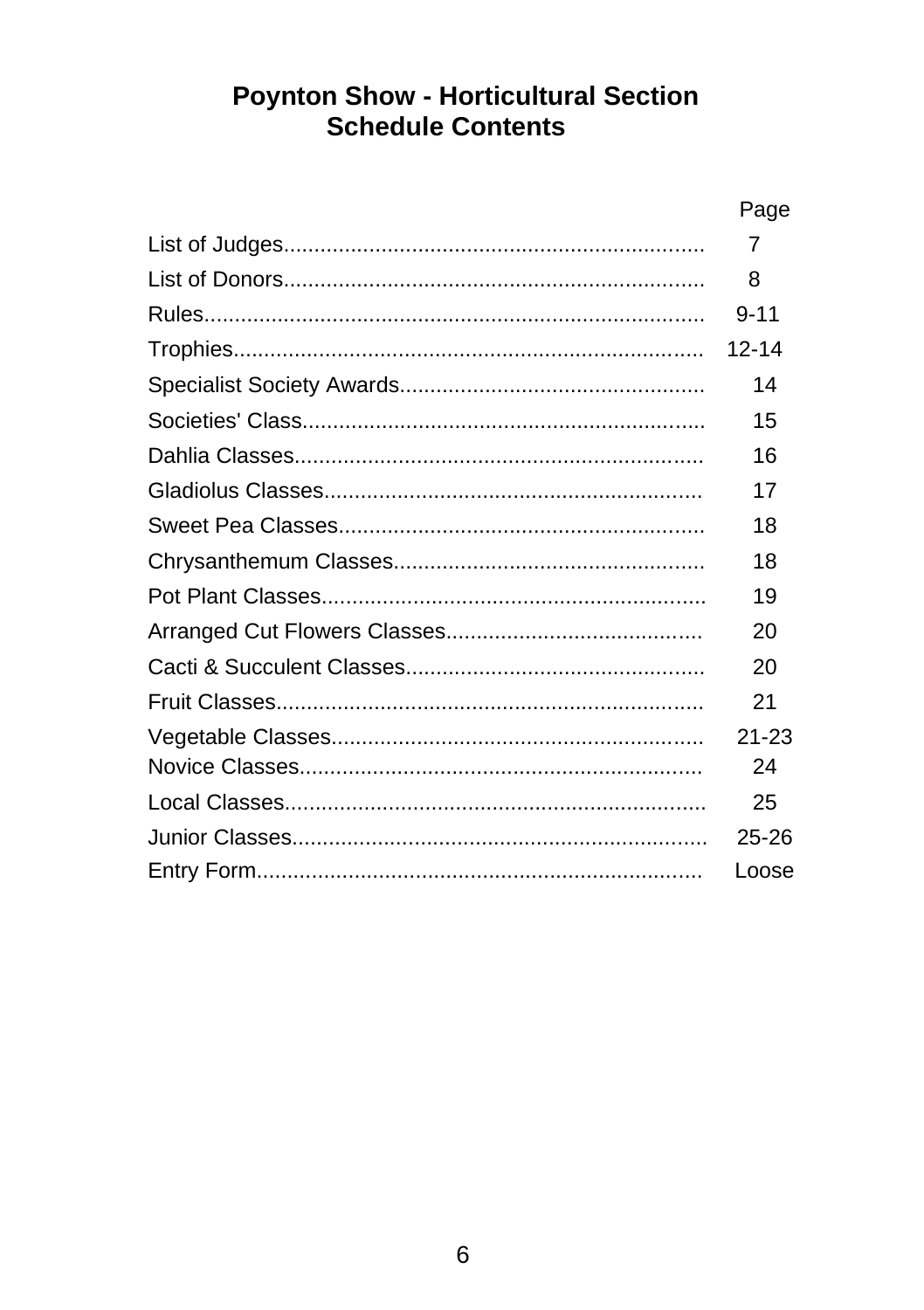# **HORTICULTURAL SECTION** *'Growing and Showing since 1885'*

#### **Affiliated to:**

North West Federation of Show Societies; Royal Horticultural Society; British Gladiolus Society; British and European Geranium Society; National Vegetable Society; National Sweet Pea Society; National Dahlia Society; National Chrysanthemum Society.

|                | Mrs. Anne Gunning Email anne.gunning1@btinternet.com                      |
|----------------|---------------------------------------------------------------------------|
|                | Mrs. Jill Share Tel: (01625) 873014 Mobile: 07443 874799                  |
| W. D. Williams | Tel: Poynton (01625) 878472                                               |
|                |                                                                           |
|                | Mrs. S. Brown; Mr. J. K. Carr; Mr. J. Crenigan, Mr. B. Doherty; Mr. J. A. |
|                |                                                                           |

Job; Mr. M. A. Henshaw; Mr. L. Jowsey; Mr. M. Mason; Ms. J Robinson; Ms. J. Roseblade, Ms. H. Share; Mrs. K. Share-Leeming; Mrs. M. Swift.

#### **JUDGES**

| Chairman of Judging Panel Mr. K. Harrop |                                                            |
|-----------------------------------------|------------------------------------------------------------|
|                                         | Vegetables (open classes)  J. Woods F.N.V.S. (Wythenshawe) |
|                                         |                                                            |
|                                         |                                                            |
|                                         |                                                            |
| Perpetual CarnationsR. Morris (Sale)    |                                                            |
|                                         |                                                            |
| General Flower Classes R. Morris (Sale) |                                                            |
|                                         |                                                            |
|                                         |                                                            |
|                                         |                                                            |
| Junior Classes J. Carr & D. Jowsey      |                                                            |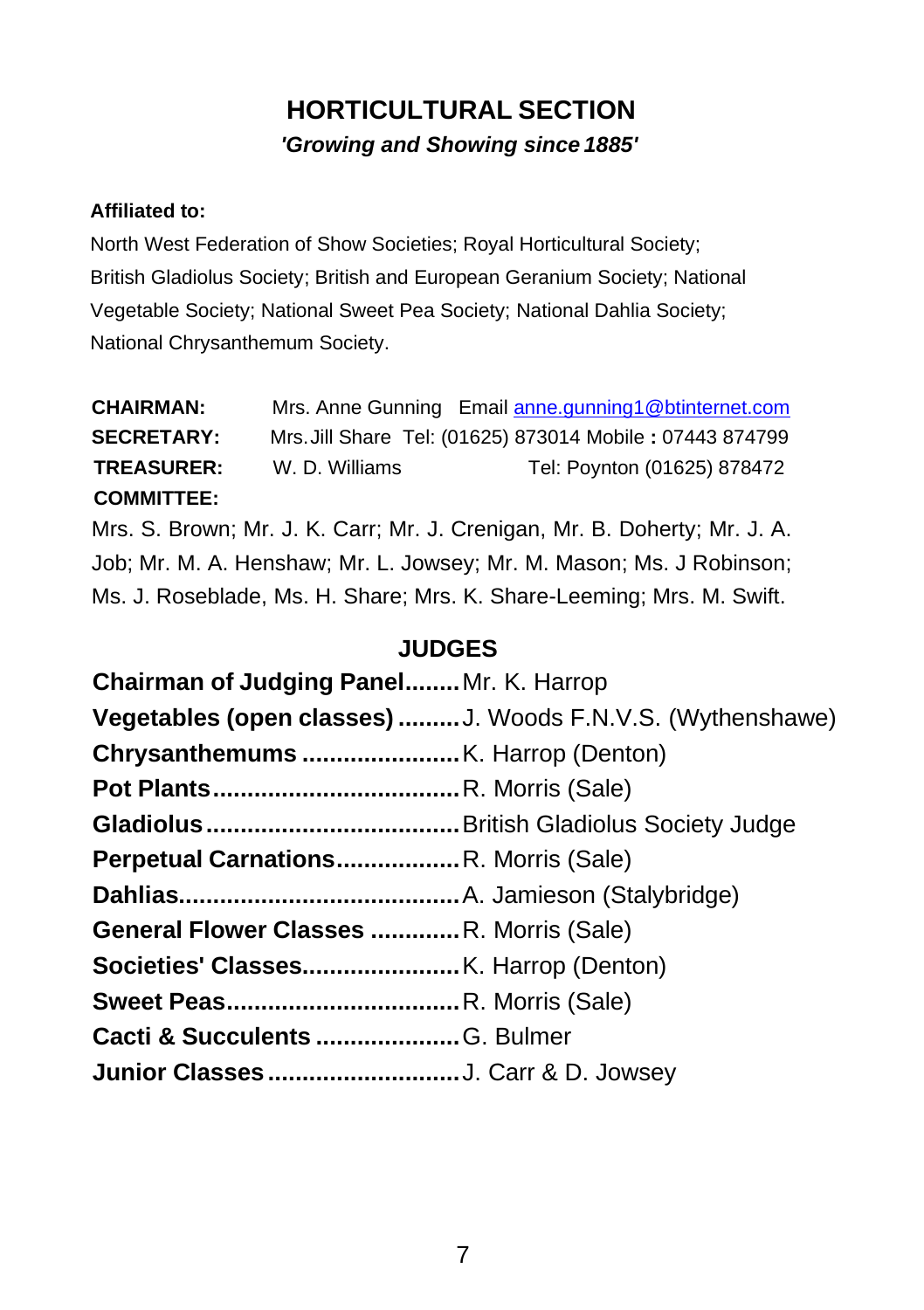# **LIST OF SPONSORS**

Thank you to the following sponsors who have kindly given their time or a donation. We really appreciate your support. Without your support the Committee would be unable to afford the prize monies or offer such a wide and varied range of classes.

| 'The Bulls Head', Poynton            | L. Jowsey                                     |
|--------------------------------------|-----------------------------------------------|
| C. Halsall                           | M. G. & E. D. Mason                           |
| <b>Clingfoil Limited</b>             | M.C. Swift                                    |
| Dux Installations                    | Michael Hart & Co.                            |
| Dynamic Dawsons of Disley            | Mrs. Anne Gunning                             |
| <b>Eric Rogers Property Services</b> | Multibond Industrial Ltd                      |
| Forevermore Care                     | P. G. Brook                                   |
| <b>Galloways Printers Ltd</b>        | R. Sutton & Co. Macclesfield.                 |
| J. Share                             | <b>Redrow Homes</b>                           |
| J. K. Carr Accountants               | Woodford Park, Nottcuts Garden Centre<br>Ltd. |
| L. A. Bishop                         |                                               |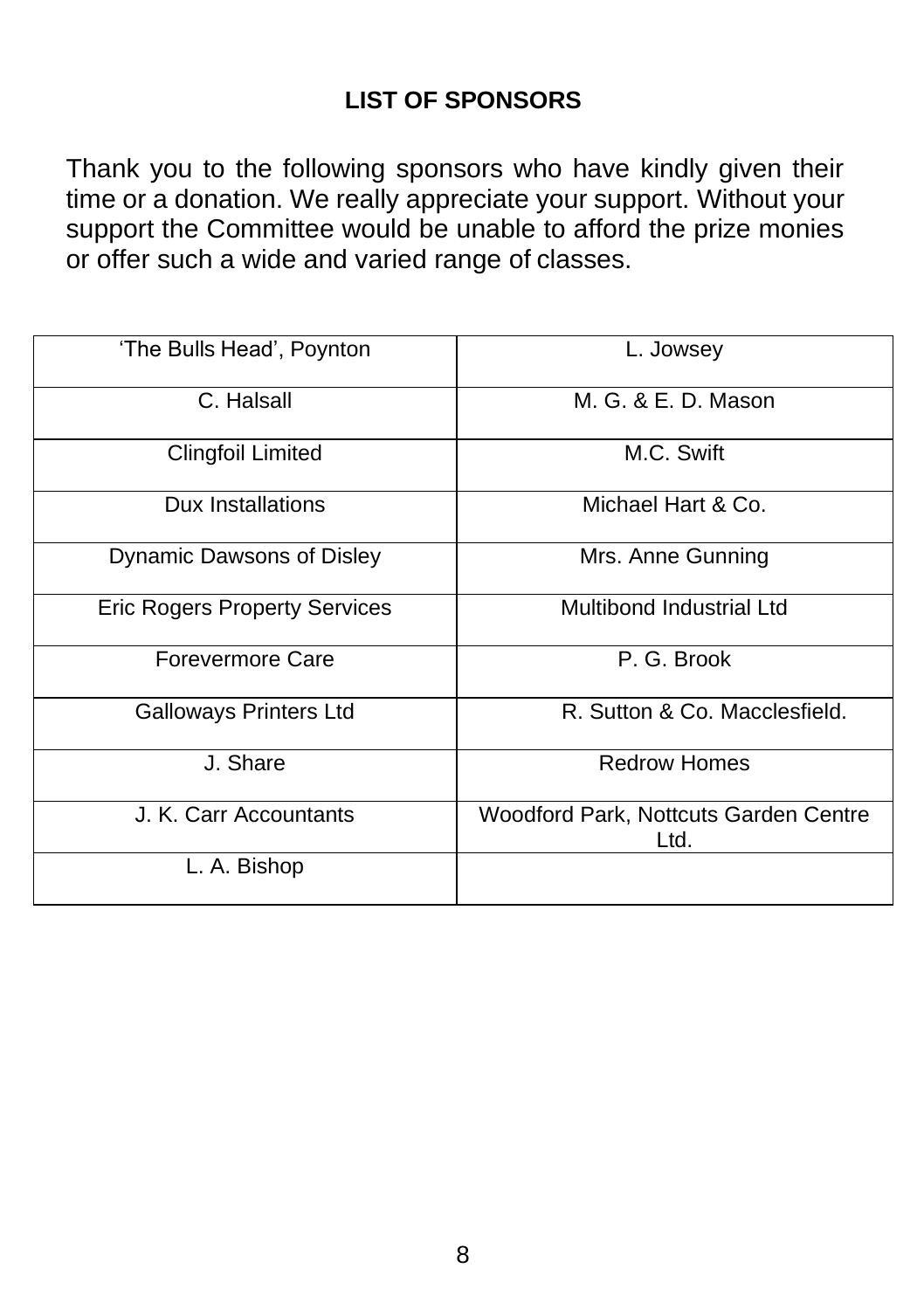#### **1. CLASSIFICATION OF EXHIBITORS:**

The Exhibitors are classified as follows:-

- (a) The Open Classes open to all Exhibitors except where otherwise stated in class descriptions.
- (b) The Novice Classes limited to Exhibitors who have not won MORE THAN 6 first prizes in any Horticultural Show.
- (c) Local Classes limited to Exhibitors who reside within the parish boundary of Poynton-with-Worth (SK12).
- (d) Junior Classes for Exhibitors who have not reached the age of 15 years on the day of the show.
- (e) Societies' Class Societies only.

# **2. SUBMISSION OF ENTRY FORMS**

All persons intending to exhibit must submit their entry forms to the Horticulture Section Secretary, together with the requisite nonrefundable fees, by 8.00p.m. on the Wednesday prior to the show.

# **3. CONDITIONS & PENALTIES**

All specimens must be bona-fide produce of the Exhibitor and have been in the Exhibitor's possession at least two months prior to the Exhibition. Exhibits must be grown in the garden attached to the Exhibitor's house or on a registered allotment. Exhibits grown elsewhere, for example a community garden, shall notify the Secretary of the Horticultural Section, stating where the produce is grown and giving proof of ownership and cultivation to the satisfaction of the Horticulture Committee.

# **4. NUMBER OF ENTRIES**

Competitors can enter as many exhibits as they desire in any one class.

# **5. VASES AND DISPLAY EQUIPMENT**

Exhibitors must provide their own vases or display equipment. Exhibits and their containers should be collected after presentation of trophies which starts at 4pm. After the tables are dismantled which starts at approximately 5pm, unclaimed exhibits will be left in the horticulture tent for collection, that evening but if any go missing we accept no responsibility.

# **6. RECEIVING YOUR ENTRIES**

The Horticultural Marquee will be open from **4.00p.m. to midnight** on the Friday prior to the Show and **6am-8am on the day of the show** to receive specimens in the Classes a-d described in Rule 1.

Bring your exhibit to the horticulture admin table and we will advise you where to place your exhibit.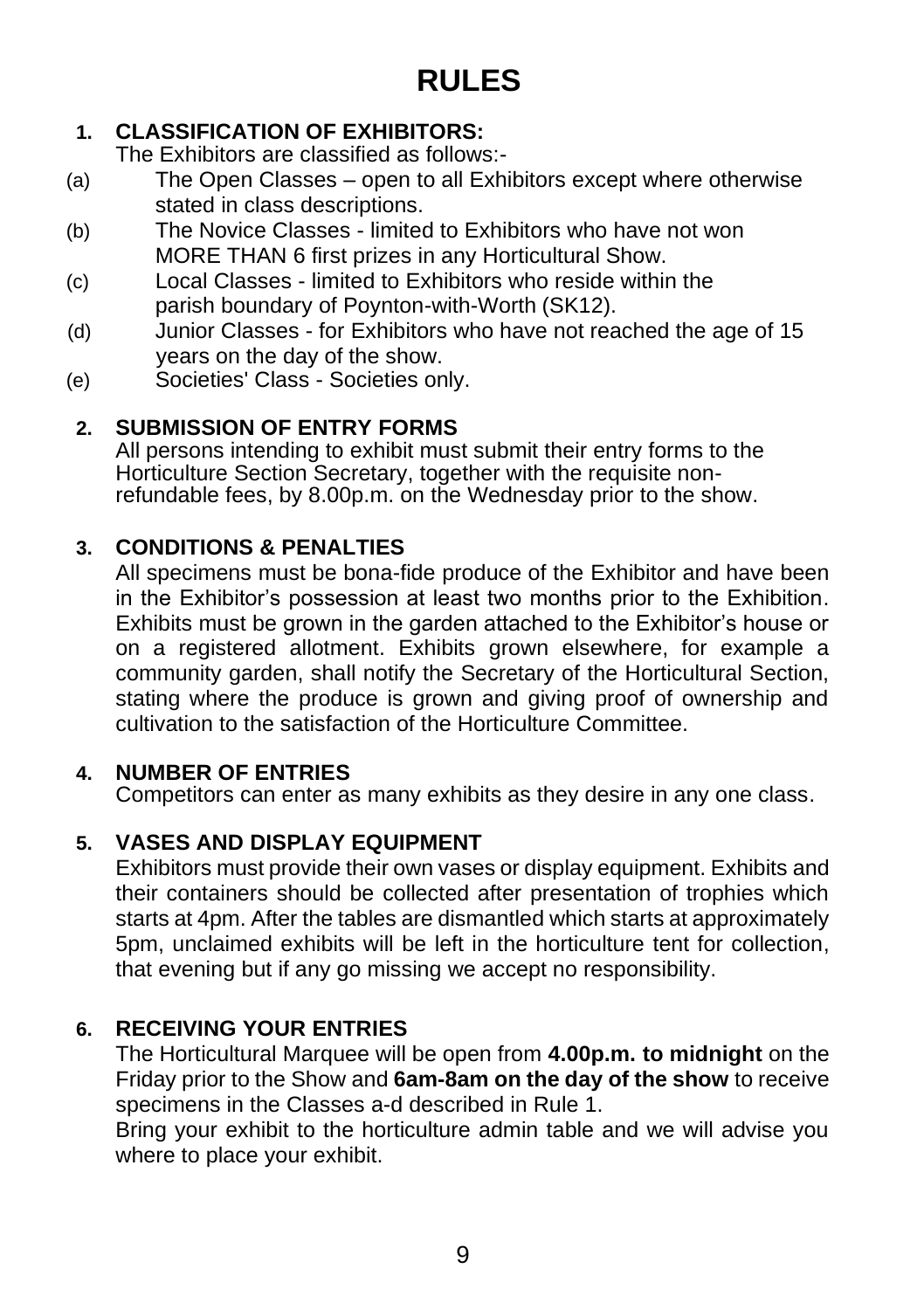#### **7. JUDGES DUTIES**

The Judges will commence to make their awards at 8.30a.m. and no person other than the Officers appointed by the Horticulture Committee shall be allowed in the Horticultural Marquee while judging is in progress.

#### **8. BASIS OF JUDGING**

All Classes will be judged using the current rules and regulations of the Royal Horticultural Society, excepting where there is a Specialist Society publishing its own rules. In these cases the rules and regulations of the Specialist Society will form the basis of judging.

#### **9. AWARDS**

The Judges may decide not to award a prize if they consider the specimens shown in any Class to be unworthy or if in any one Class there are fewer exhibits than prizes offered.

#### **10. JUDGES DECISIONS**

The Judges' decision is final except in cases where, after an award is made, the exhibit is found not to comply with these rules and regulations.

#### **11. DISPUTES**

Any objections or complaints must be lodged in writing to the Horticulture Secretary before 1.00p.m. on the day of the Show. The Secretary will call together members of the Committee to hear the complaint and adjudicate thereon.

#### **12. REMOVAL OF EXHIBITS**

Exhibits must **NOT** be removed from the Show bench until **after** the completion of presentations, which will commence at 4.00p.m. The Committee will not be responsible for any loss or damage to produce, vases etc. which may occur.

#### **13. PAYMENT OF PRIZE MONEY**

All prize money will be paid by the Horticulture Treasurer in the Horticultural Marquee from 12.30pm until 3.00p.m.

#### **14. EXHIBITOR'S PASSES**

Everyone who stages an exhibit can purchase an exhibitors pass and car park permit if they include them on their entry form and submit it, with fees, before the deadline for entries of 8.00pm of **Wednesday** before Show day. Entries submitted after this deadline (late entries) are ineligible for these passes. See more detail on page 11.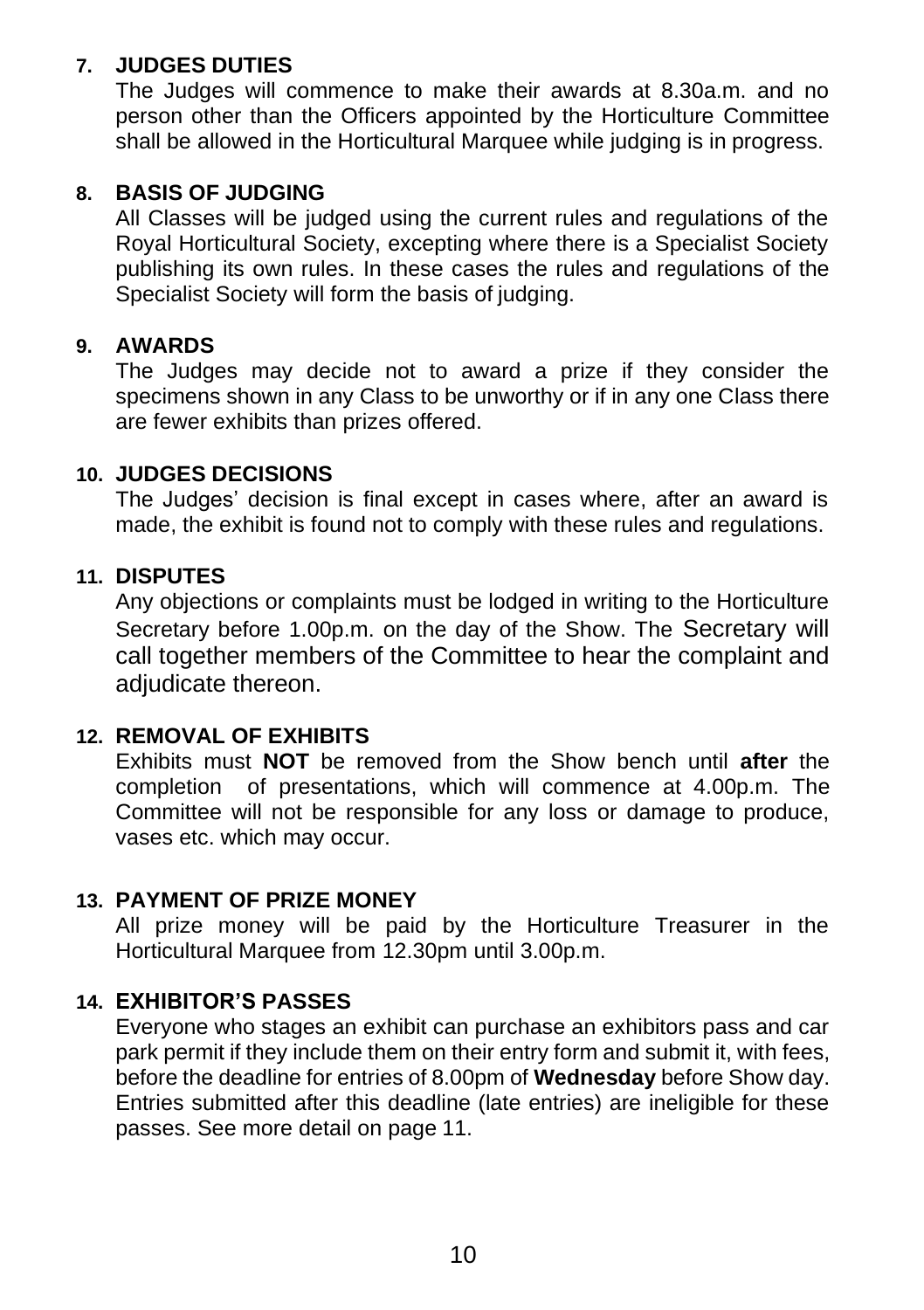#### **15. PRESENTATION OF TROPHIES AND AWARDS**

The presentation of British Gladiolus Society Awards commences at 4.00p.m. The presentation of all other Trophies and Awards will follow this. Winners should assemble 5 minutes beforehand in readiness to receive their awards.

Trophy Winners are allowed to take trophies home but must first sign for them and undertake to insure them against loss or damage whilst in their care. Trophies must be returned in good condition when requested by the Show Secretary to be available for next year's Show. Photographs of the trophy presentation may be taken for publicity purposes and contestants who do not wish to be photographed must inform the photographer prior to the Trophy presentation.

# **Exhibitor Passes & Car Park Permits**

### **Exhibitor passes**

An exhibitor pass will allow access to the whole Show Field during the Show. You do not need a pass when you bring your exhibit(s) or remove your exhibit(s).

To encourage more people to enter exhibits we offer a discounted price of **£6** for an exhibitor pass.

To encourage more entries, **exhibitors who enter more than 10 exhibits are entitled to a FREE exhibitor's pass.** 

If you wish to purchase an exhibitor pass you must include it on the official entry form which lists which classes you are entering.

#### **You will pick up the exhibitor pass when you drop off your entries on the Friday before the show.**

# **Car Park Permits**

You do not need to buy a car park permit if you wish to access the Show Field to bring an exhibit before the show opens or collect an exhibit after the show closes. If you want to park on the Show Field during the Show you can buy a car park permit at **£5**, along with an exhibitor pass.

You cannot buy a car park permit without also purchasing an exhibitor's pass.

Only one exhibitor's pass and one car park permit per entrant is allowed and you must submit your entry form before the deadline of 8.00pm on the **Wednesday** before Show Day. Non-exhibitors need a normal entry ticket.

**You will pick up the car park permit when you drop off your entries on the Friday before the show.** 

**Free parking is available at Towers farm, a short walk away.**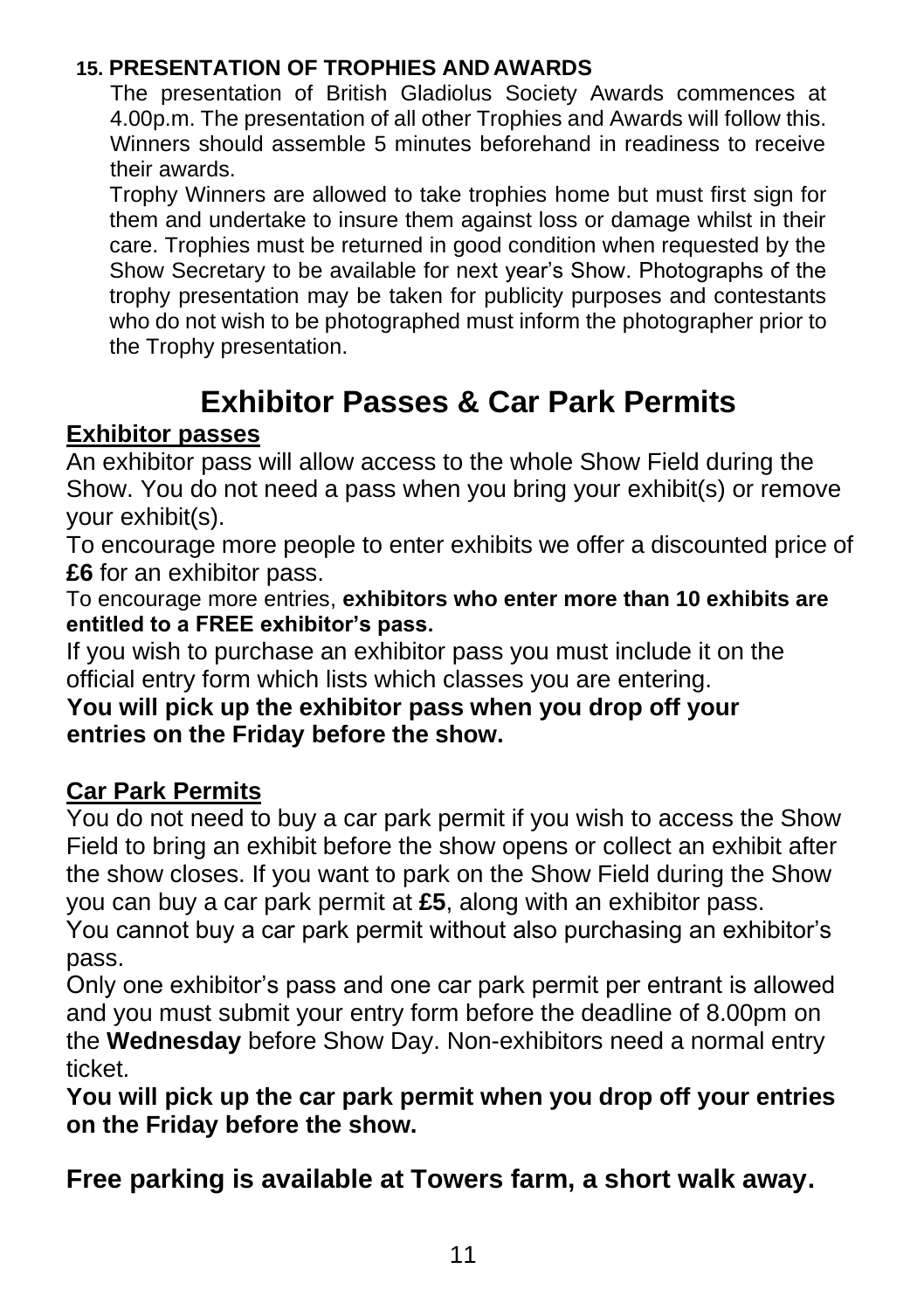# **TROPHIES**

#### **THE FRANK D'ALBUQUERQUE MEMORIAL TROPHY-THE BLUE RIBAND**

Will be awarded to the Exhibitor with the best exhibit in the Horticultural Section excluding all Vegetable Classes and Nurserymen's and Society exhibits.

#### **THE HAIG MEMORIAL CUP**

Will be awarded to the Exhibitor winning the Cheshire Onion Championship, Class 67.

#### **THE PRESIDENT'S (T. ROLAND BELL) SILVER CHALLENGE BOWL**

Will be awarded to the Exhibitor with the best exhibit in Classes 1-10 (Dahlias)

#### **THE MARSDEN SILVER CUP**

Will be awarded to the Exhibitor with the best exhibit in Classes 30-41 (Pot Plants)

#### **THE BATEMAN MEMORIAL CUP**

Will be awarded to the Exhibitor with the best exhibit in Junior classes 140-141

#### **THE BIRKETT-WHITE SILVER CHALLENGE CUP**

Will be awarded to the Exhibitor with the best exhibit in Classes 107-121 (Novices)

#### **THE JOHN PEARSON SILVER CHALLENGE TROPHY**

Will be awarded to the Exhibitor with the best exhibit in Classes 135-147 (Juniors)

#### **THE HENRY HUDSON MEMORIAL TROPHY**

Will be awarded to the winner of Class 14 (Gladiolus).

#### **THE DON BAILEY MEMORIAL TROPHY**

Will be awarded to the winner of Class 128 (Tomatoes - Local).

#### **THE ROWBOTHAM SILVER CHALLENGE CUP**

Will be awarded to the winner of Class 68 (Collection of Vegetables - Open)

#### **THE ELLWOOD SILVER CHALLENGE CUP**

Will be awarded to the Exhibitor with the best exhibit in Classes 21-29 (Chrysanthemum)

#### **THE PRESIDENT'S SILVER CHALLENGE CUP**

Will be awarded to the Exhibitor with the best exhibit in Classes 68-106 (Open Classes, Vegetables)).

#### **THE SOCIETY'S SILVER CHALLENGE CUP**

Will be awarded to the winner of Class 12 (Gladiolus).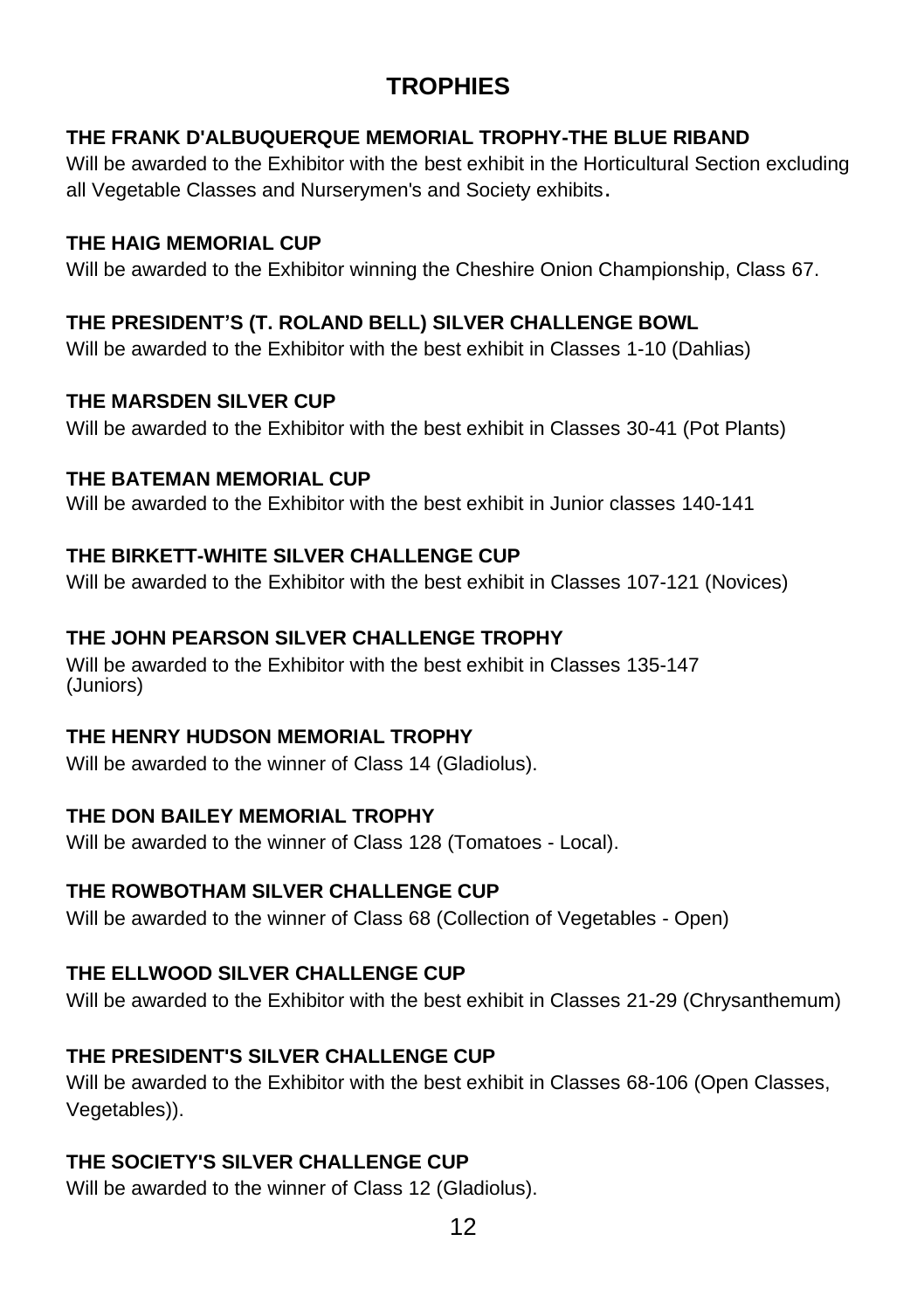#### **THE RUTH BROOKS MEMORIAL TROPHY**

Will be awarded to the winner of Class 11 (Gladiolus).

#### **THE AGNES & KENNETH NEALE MEMORIAL TROPHY**

Will be awarded to the winner of Class 46 (Arranged Cut Flowers).

#### **THE JUBILEE CHALLENGE CUP**

Will be awarded to the Exhibitor with the best exhibit in Classes 146-147 (Juniors) (Cacti).

#### **THE W. SHARD MEMORIAL TROPHY**

Will be awarded to the winner of Class 90 (Vegetable - Open Classes).

#### **THE SILVER CHALLENGE CUP**

Will be awarded to the best exhibit in the Societies' Open Class.

#### **THE VILLAGE SILVER CHALLENGE CUP**

Will be awarded to the Exhibitor with the best exhibit in Classes 122-134 (Local Classes) inclusive.

#### **THE ARTHUR WARBURTON MEMORIAL CUP**

Will be awarded to the winner of Class 81 (Vegetable Open Classes - Onions).

#### **THE ELSIE WILLIAMSON MEMORIAL TROPHY**

Will be awarded to the Exhibitor with the best exhibit in Classes 124 or 125 (Local).

#### **THE GEOFF CROASDALE TROPHY FOR JUNIORS**

Will be awarded to the Exhibitor with the best exhibit in Classes 136 or 137 (Junior).

#### **THE J. JANSON TROPHY**

Will be awarded to the Exhibitor with the best exhibit in all the Vegetable Classes.

#### **THE ANN CARTER MEMORIAL TROPHY**

Will be awarded to the Exhibitor with the best exhibit in Classes 116-121 (Novice Classes)

#### **THE ROD HARGREAVES MEMORIAL TROPHY**

Will be awarded for the best exhibit in class 133 (Cabbage - Local Classes)

#### **THE KEN LAWTON TROPHY**

Will be awarded for the best exhibit in classes 51-58 (Cacti & Succulents Classes)

#### **THE BRYAN SHARE MEMORIAL AWARD**

Will be awarded for the best exhibit in class 127 (Local Classes – Tomatoes)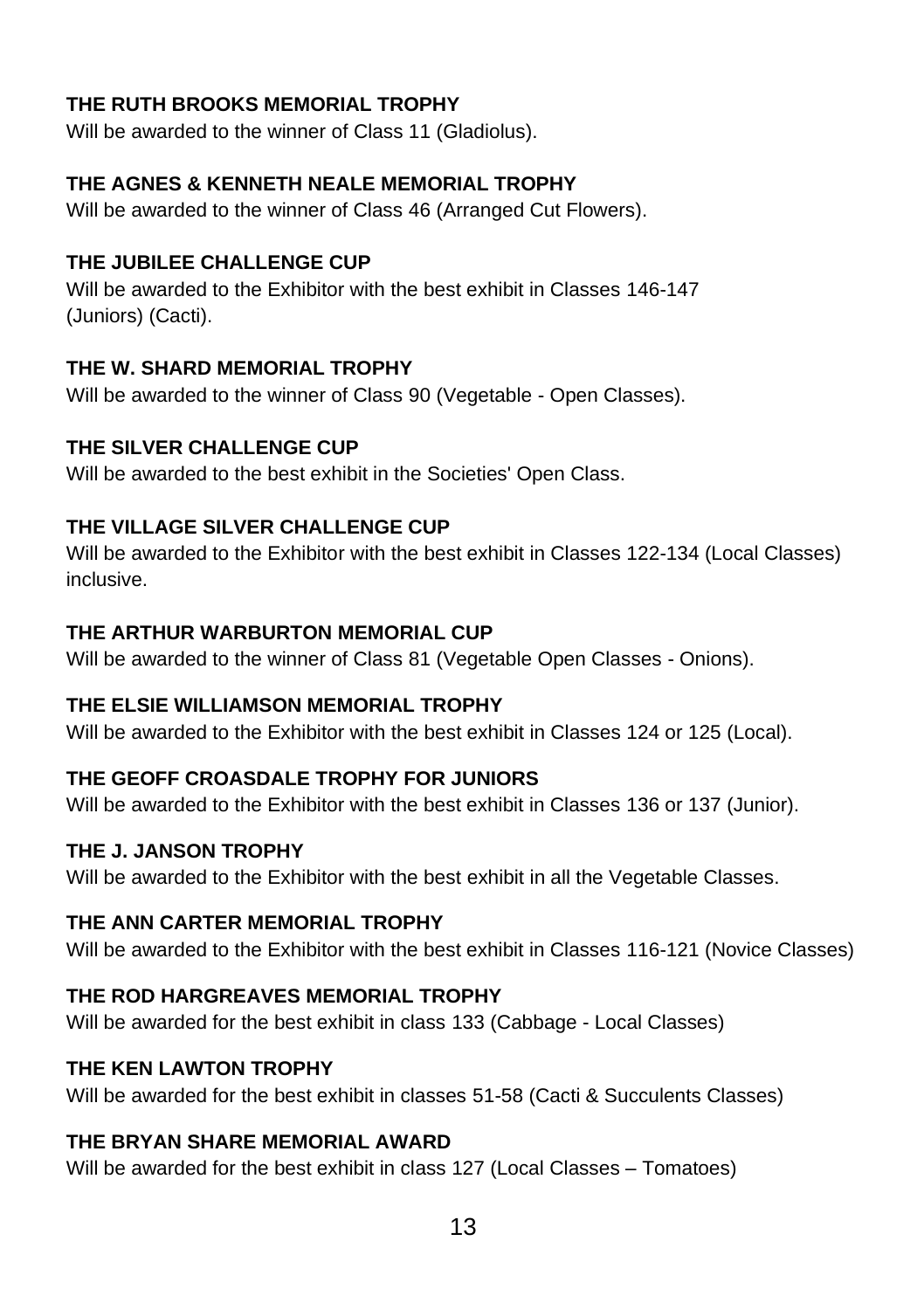#### **THE PHILIP SWIFT MEMORIAL TROPHY**

Will be awarded for the best exhibit in class 131 (Local Classes – Potatoes)

#### **SPECIALIST SOCIETY AWARDS**

#### **NATIONAL DAHLIA SOCIETY'S SILVER PLATED MEDAL**

Will be awarded to the Exhibitor with the best exhibit in the Dahlia Section.

#### **NATIONAL DAHLIA SOCIETY'S BRONZE MEDAL**

Will be awarded to the Exhibitor with the second best exhibit in the Dahlia Section.

#### **BRITISH GLADIOLUS SOCIETY'S SILVER MEDAL & CARD**

Will be awarded to the Exhibitor with the best exhibit in the Gladiolus Section.

#### **BRITISH GLADIOLUS SOCIETY'S CERTIFICATE**

Will be awarded to the Exhibitor with the best single spike in any class in the Show.

#### **NATIONAL SWEET PEA SOCIETY'S OXIDISED BRONZE MEDAL & CARD**

Will be awarded to the Exhibitor with the best single Vase of Sweet Peas in the Show.

#### **THE NATIONAL CHRYSANTHEMUM SOCIETY'S SILVER PLATED MEDAL & CARD**

Will be awarded to the Exhibitor with the best exhibit in the Chrysanthemum Section.

#### **THE BRITISH & EUROPEAN GERANIUM SOCIETY'S GOLD & SILVER AWARD CARDS**

The Gold Card will be awarded to the Exhibitor with the best exhibit in the Pelargonium Classes (Pot Plants) and the Silver Card to the Exhibitor with the second best exhibit.

#### **THE NATIONAL VEGETABLE SOCIETY'S SILVER MEDAL & CARD**

Will be awarded to the Exhibitor with the best exhibit in the Vegetable Section Classes 68- 106 inclusive.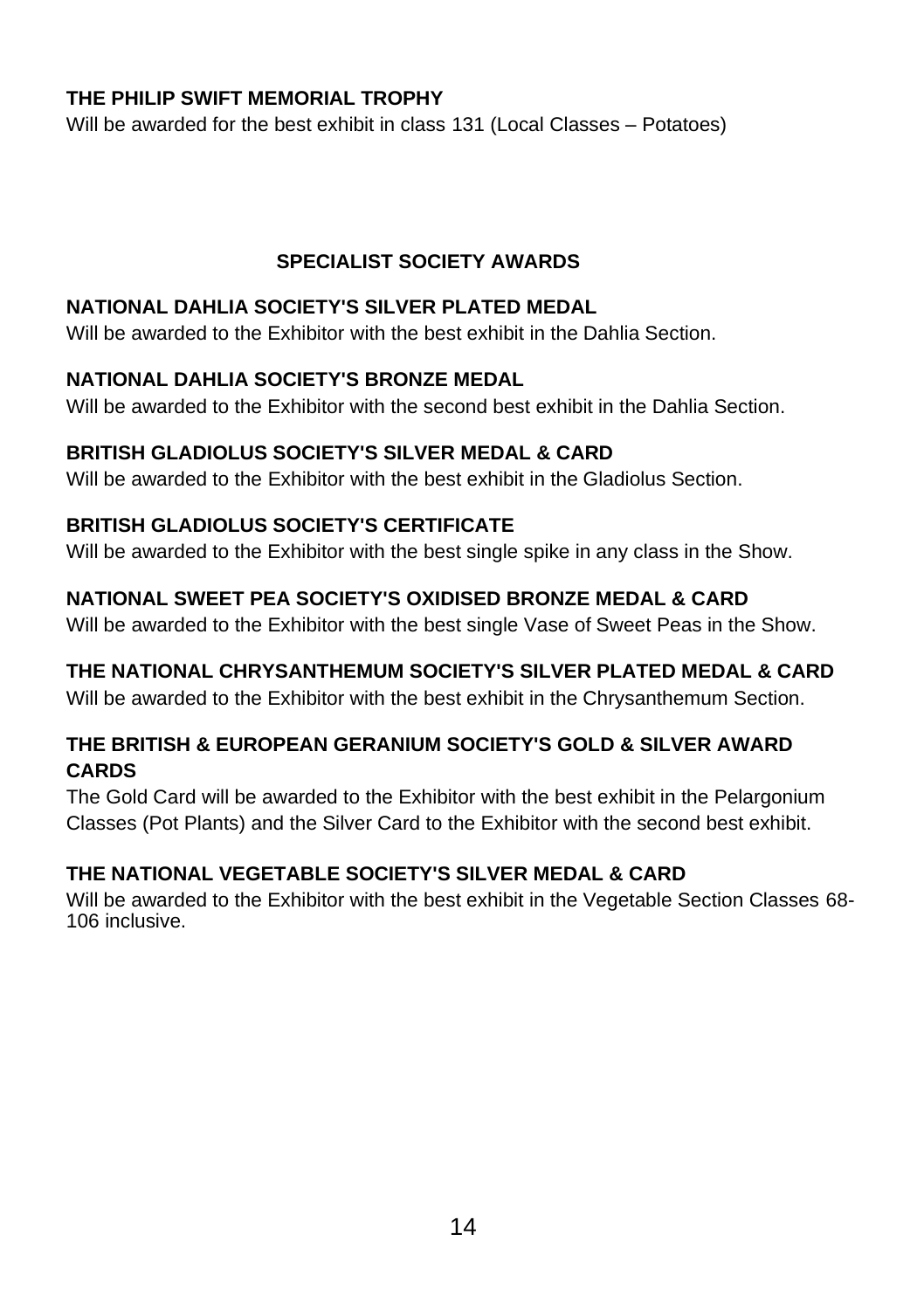### *Additional information for the Horticultural Section is available from:*

MRS. ANNE GUNNING (Chair - Horticultural Section) Email: anne.gunning[1@b](mailto:philip.swift4@btopenworld.com)tinternet.com

or

MRS. JILL SHARE (Secretary - Horticultural Section) Telephone: Poynton (01625) 873014 Mobile Number: 07443 874799 Email: Jshare2830@outlook.com

# **SHOW CLASSES**

#### **SOCIETIES' CLASS**

• AN EXHIBIT OF CUT FLOWERS AND/OR POT PLANTS AND/OR VEGETABLES - ARRANGED FOR EFFECT AND EDUCATIONAL CONTENT.

The Judge will award a cash prize of £25.00, £15.00 or £10 dependent on achieving a gold, silver or bronze award respectively. Each display is judged on its own merits so there may be more than one gold award.

There will also be an overall winner who will be awarded the Silver Challenge Cup.

'Highly Commended' and 'Commended' Award Cards may be awarded where appropriate.

#### **Donation from: P. G. BROOK Esq.**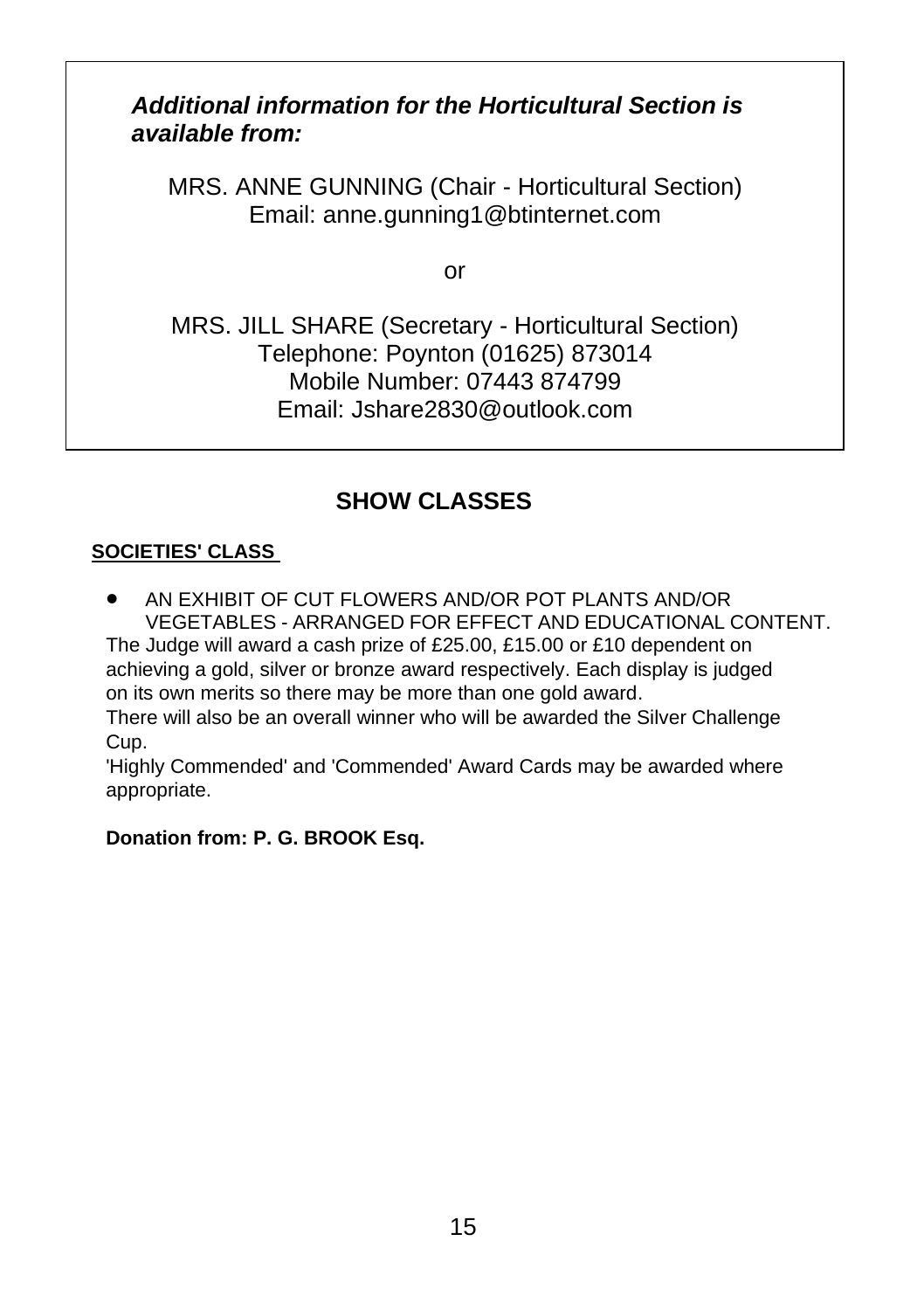### **DAHLIA CLASSES**

#### **NATIONAL DAHLIA SOCIETY'S SILVER PLATED MEDAL** will be awarded to the Exhibitor with the best exhibit in the Dahlia Section

**NATIONAL DAHLIA SOCIETY'S BRONZE MEDAL** will be awarded to the Exhibitor with the second best exhibit in the Dahlia Section

#### **Donation from: DYNAMIC DAWSONS OF DISLEY LTD.**

| CLASS                                                     |       | <b>PRIZE MONEY</b> |       |  |
|-----------------------------------------------------------|-------|--------------------|-------|--|
|                                                           | 1st   | 2 <sub>nd</sub>    | 3rd   |  |
|                                                           | £3.00 | £2.00              | £1.00 |  |
| 2. Giant and/or large decorative, 3 blooms any variety or |       |                    |       |  |
|                                                           | £3.00 | £2.00              | £1.00 |  |
| 3. Medium decorative, 3 blooms any variety or varieties,  |       |                    |       |  |
|                                                           | £3.00 | £2.00              | £1.00 |  |
| 4. Small and/or miniature decorative, 5 blooms, any       |       |                    |       |  |
|                                                           | £3.00 | £2.00              | £1.00 |  |
|                                                           | £3.00 | £2.00              | £1.00 |  |
| 6. Giant or large Cactus or Semi-Cactus 1 bloom           | £3.00 | £2.00              | £1.00 |  |
| 7. Medium Cactus and/or Semi-Cactus 3 blooms in 1         |       |                    |       |  |
|                                                           | £3.00 | £2.00              | £1.00 |  |
| 8. Small and/or miniature Cactus and/or Semi-Cactus, 5    |       |                    |       |  |
|                                                           | £3.00 | £2.00              | £1.00 |  |
|                                                           | £3.00 | £2.00              | £1.00 |  |

#### **THE CHESHIRE DAHLIA CHAMPIONSHIP Donation from: M. G. & E. D. MASON**

10. Any four vases from the following six categories. No category to be used more than once. No cultivar to be used in more than one category:

3 Vases giant or large any decorative cactus or semi-cactus, 1 bloom in a vase.

1 Vase medium decorative, 3 blooms in a vase.

- 1 Vase medium cactus or semi-cactus, 3 blooms in a vase.
- 1 Vase small decorative or miniature decorative, 3 blooms in a vase.

1 Vase small or miniature cactus or semi-cactus, 3 blooms in a vase.

1 Vase ball or miniature ball, 3 blooms in a vase.

ONE VARIETY ONLY IN A VASE.

Prize Money: 1st £50.00; 2nd £30.00; 3rd £20.00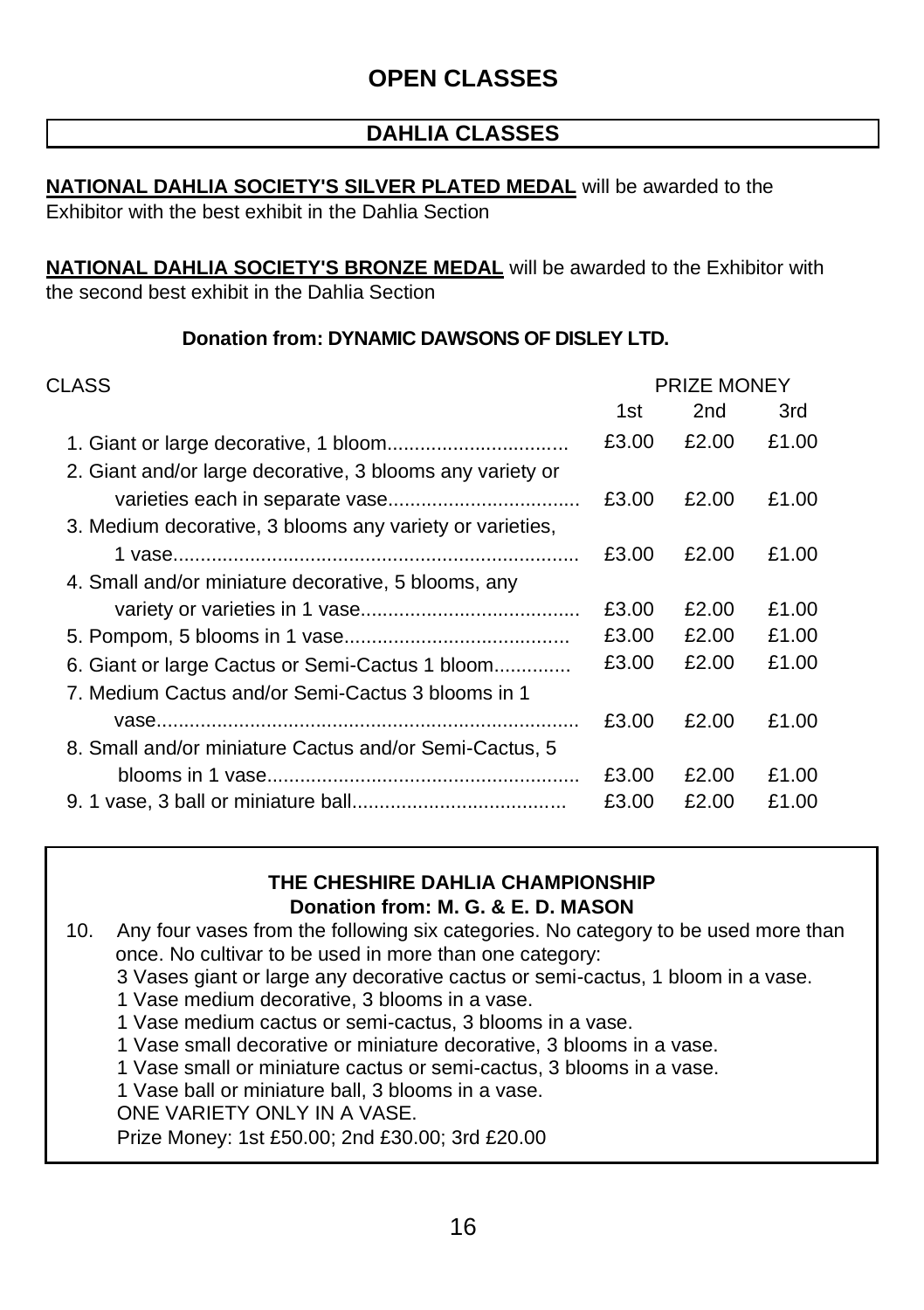#### **GLADIOLUS CLASSES**

#### **BRITISH GLADIOLUS SOCIETY'S SILVER MEDAL & CARD** will be awarded to the

Exhibitor with the best exhibit in the Gladiolus Section.

#### **BRITISH GLADIOLUS SOCIETY'S CERTIFICATE** will be awarded to the Exhibitor with

the best single spike in the Show.

#### **THE CHESHIRE GLADIOLUS CHAMPIONSHIP**

#### **Donation from: P. BROOK Esq.**

11. 2 Vases, 3 spikes per vase, any variety or varieties Grandiflorus Gladioli, Medium and/ or Large and/or Giant flowered 300 and/or 400 and/or 500 sizes

Prize Money: 1st £50.00; 2nd £30.00; 3rd £20.00

#### **Donation in Classes 12-17 from: ERIC ROGERS PROPERTY SERVICES**

| <b>CLASS</b>                                                                                                      |       | <b>PRIZE MONEY</b> |       |  |
|-------------------------------------------------------------------------------------------------------------------|-------|--------------------|-------|--|
|                                                                                                                   | 1st   | 2nd                | 3rd   |  |
| 12. 3 spikes, Grandiflorus Gladioli, Medium and/or Large<br>and/or Giant flowered 300 and/or 400 and/or 500 sizes |       |                    |       |  |
|                                                                                                                   | £5.00 | £3.00              | £2.00 |  |
|                                                                                                                   | £3.00 | f2.00              | £1.00 |  |
|                                                                                                                   | £3.00 | f2.00              | £1.00 |  |
|                                                                                                                   | £5.00 | £3.00              | f2.00 |  |
|                                                                                                                   | £3.00 | £2.00              | £1.00 |  |
|                                                                                                                   | £3.00 | £2.00              | £1.00 |  |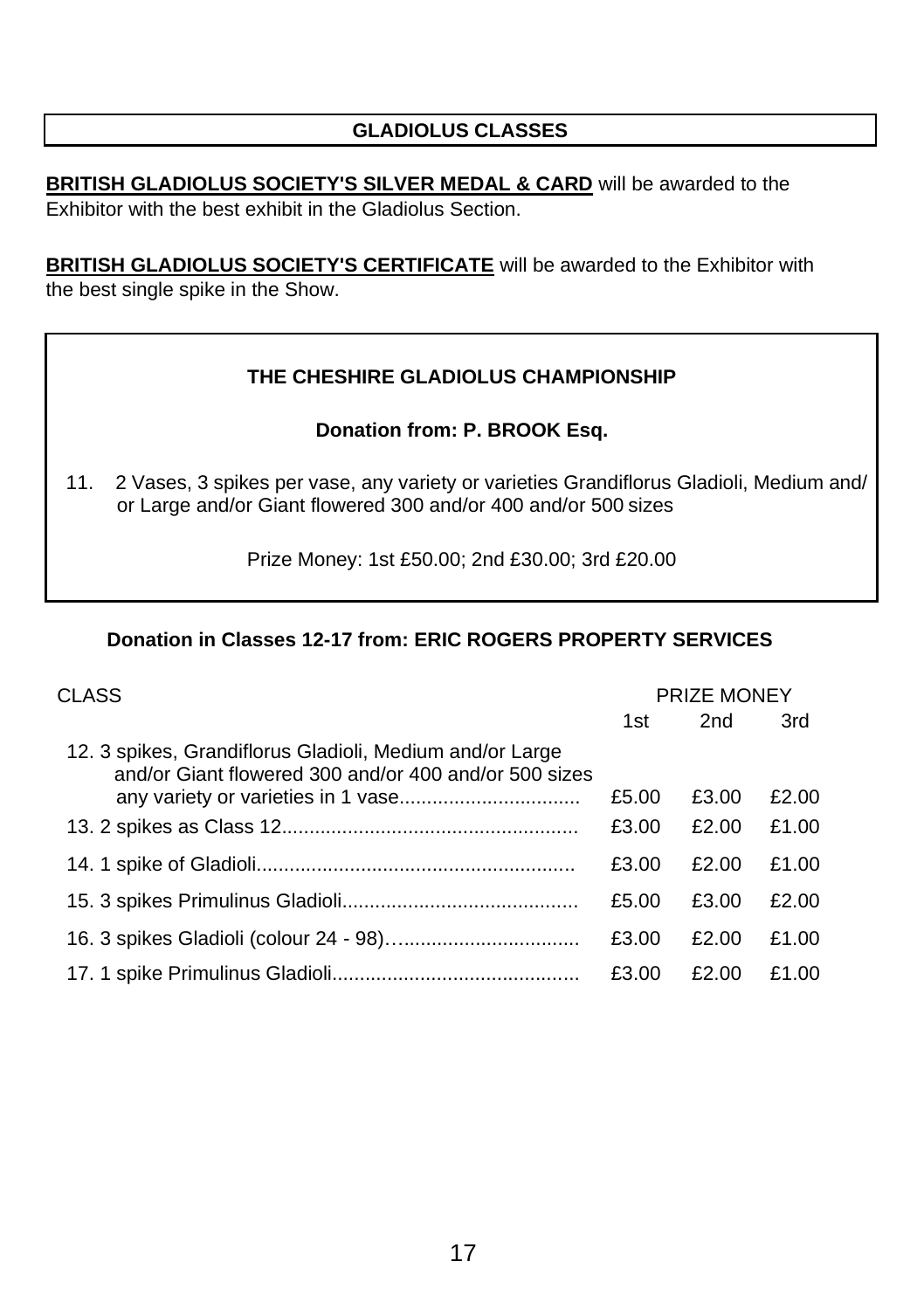#### **SWEET PEA CLASSES**

#### **NATIONAL SWEET PEA SOCIETY'S OXIDISED BRONZE MEDAL & CARD** will be awarded to the Exhibitor with the best single Vase of Sweet Peas in the Show.

#### **Donation in Classes 18-20 from: CLINGFOIL LTD.**

| <b>CLASS</b> |                                                      | <b>PRIZE MONEY</b> |             |       |  |
|--------------|------------------------------------------------------|--------------------|-------------|-------|--|
|              |                                                      | 1st –              | 2nd         | 3rd   |  |
|              | 18. 3 Vases, 6 spikes per vase, each vase a distinct |                    |             |       |  |
|              |                                                      | £8.00              | £6.00       | £4.00 |  |
|              |                                                      | £3.00              | £2.00       | £1.00 |  |
|              |                                                      | £3.00              | £2.00 £1.00 |       |  |

#### **CHRYSANTHEMUM CLASSES**

#### **THE NATIONAL CHRYSANTHEMUM SOCIETY'S SILVER PLATED MEDAL & CARD** will be

awarded to the Exhibitor with the best exhibit in the Chrysanthemum Section.

| CLASS | <b>PRIZE MONEY</b>                                     |        |       |       |
|-------|--------------------------------------------------------|--------|-------|-------|
|       |                                                        | 1st    | 2nd   | 3rd   |
| 21.   | Chrysanthemums, 3 blooms, large, incurved section      |        |       |       |
|       |                                                        | £5.00  | £3.00 | £2.00 |
|       | 22. Chrysanthemums, 3 blooms, medium, incurved section |        |       |       |
|       |                                                        | £5.00  | £3.00 | £2.00 |
| 23.   | Chrysanthemums, 3 blooms, large, reflex section 24A    |        |       |       |
|       |                                                        | £5.00  | £3.00 | £2.00 |
|       | 24. Chrysanthemums, 3 blooms, medium, reflex section   |        |       |       |
|       |                                                        | £5.00  | £3.00 | £2.00 |
| 25.   | Chrysanthemums, 5 blooms, large                        | £5.00  | £3.00 | £2.00 |
| 26.   | Chrysanthemums, 5 blooms, medium                       | £5.00  | £3.00 | £2.00 |
| 27.   | 2 Vases, early flowering Chrysanthemum Sprays, 3       |        |       |       |
|       | stems, any cultivar terminal or compound section 29    | £10.00 | £6.00 | £4.00 |
| 28.   | 1 Vase, early flowering Chrysanthemum Sprays, 3        |        |       |       |
|       | stems, any cultivar terminal or compound section 29    | £5.00  | £3.00 | £2.00 |
| 29.   | 2 Vases of 5 blooms per vase, 1 cultivar per vase, 2   |        |       |       |
|       |                                                        | £10.00 | £6.00 | £4.00 |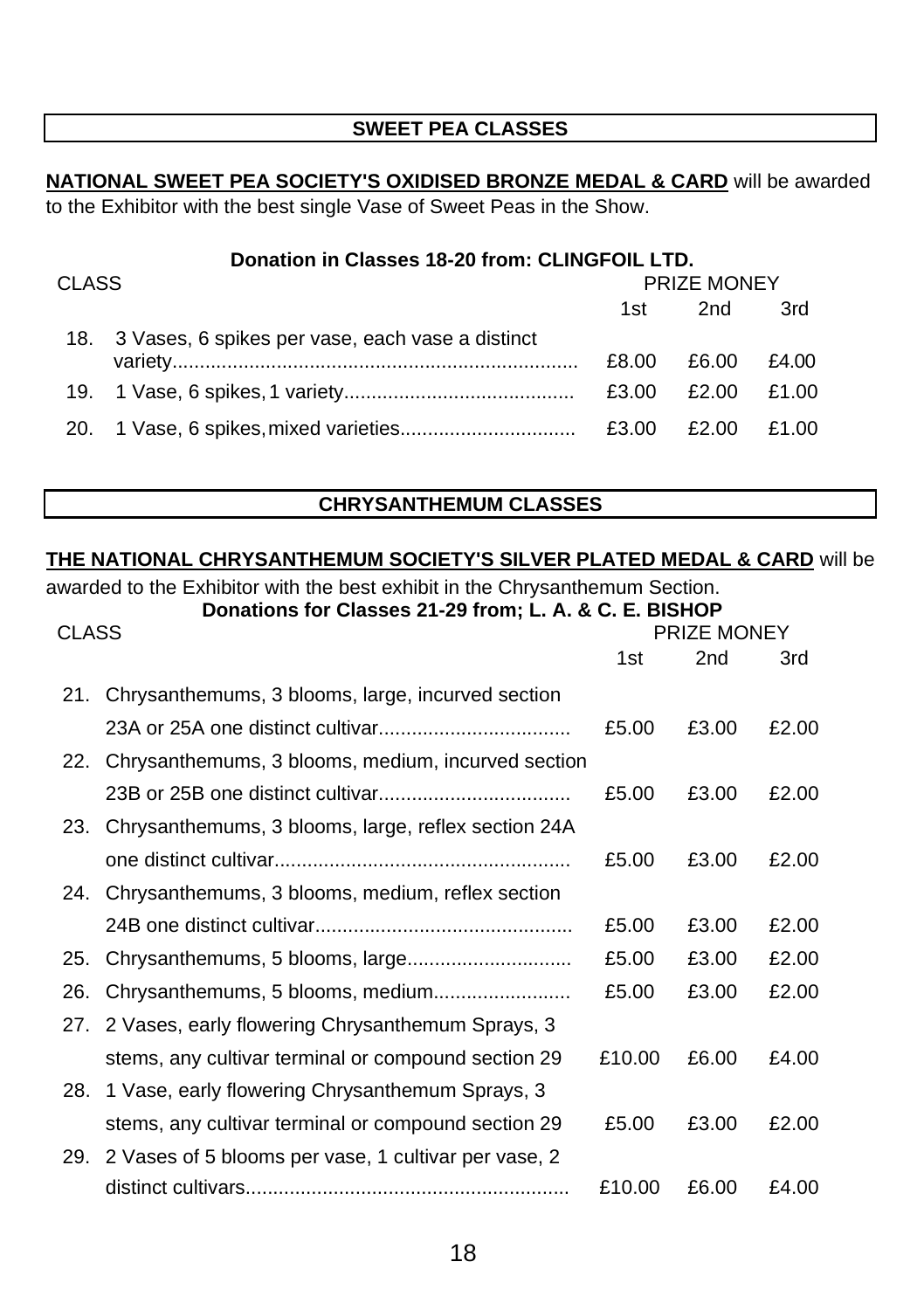#### **POT PLANTS**

#### **THE BRITISH & EUROPEAN GERANIUM SOCIETY'S GOLD & SILVER AWARD CARDS.**

The Gold Card will be awarded to the Exhibitor with the best exhibit in the Pelargonium Classes and the Silver Card to the Exhibitor with the second best exhibit.

#### **In memory of E. Hallworth Esq.**

| (NOTE: Sizes refer to the internal diameter of the pot at the rim) |                    |       |       |
|--------------------------------------------------------------------|--------------------|-------|-------|
| CLASS                                                              | <b>PRIZE MONEY</b> |       |       |
|                                                                    | 1st                | 2nd   | 3rd   |
| 30. 1 specimen Fuchsia, single or double in a pot not              |                    |       |       |
|                                                                    | £3.00              | £2.00 | £1.00 |
| 31. 1 specimen Plant of Double tuberous Begonia                    | £3.00              | £2.00 | £1.00 |
| 32. 3 specimen Plants of tuberous Begonia, any variety or          |                    |       |       |
|                                                                    | £10.00             | £6.00 | £4.00 |
|                                                                    | £3.00              | £2.00 | £1.00 |
| 34. 1 flowering Pot Plant in a pot not exceeding 250mm             |                    |       |       |
|                                                                    | £3.00              | £2.00 | £1.00 |
| 35. 1 foliage Pot Plant in a pot not exceeding 250mm               |                    |       |       |
|                                                                    | £3.00              | £2.00 | £1.00 |
| 36. 1 plant, Angel Pelargonium in pot not exceeding                |                    |       |       |
|                                                                    | £3.00              | £2.00 | £1.00 |
| 37. 2 plants, Zonal Pelargonium, in pots not exceeding             |                    |       |       |
|                                                                    | £3.00              | £2.00 | £1.00 |
| 38. 1 plant, Regal Pelargonium in pot not exceeding                |                    |       |       |
|                                                                    | £3.00              | £2.00 | £1.00 |
| 39. 1 plant, Zonal Pelargonium having variegated foliage           |                    |       |       |
|                                                                    | £3.00              | £2.00 | £1.00 |
| 40. 1 plant, miniature Zonal Pelargonium in pot not                |                    |       |       |
|                                                                    | £3.00              | £2.00 | £1.00 |
| 41. A hanging basket (max. 355mm (14") diameter) and               |                    |       |       |
| plant(s) or variety of plants to be staged on a large              |                    |       |       |
|                                                                    | £5.00              | £3.00 | £2.00 |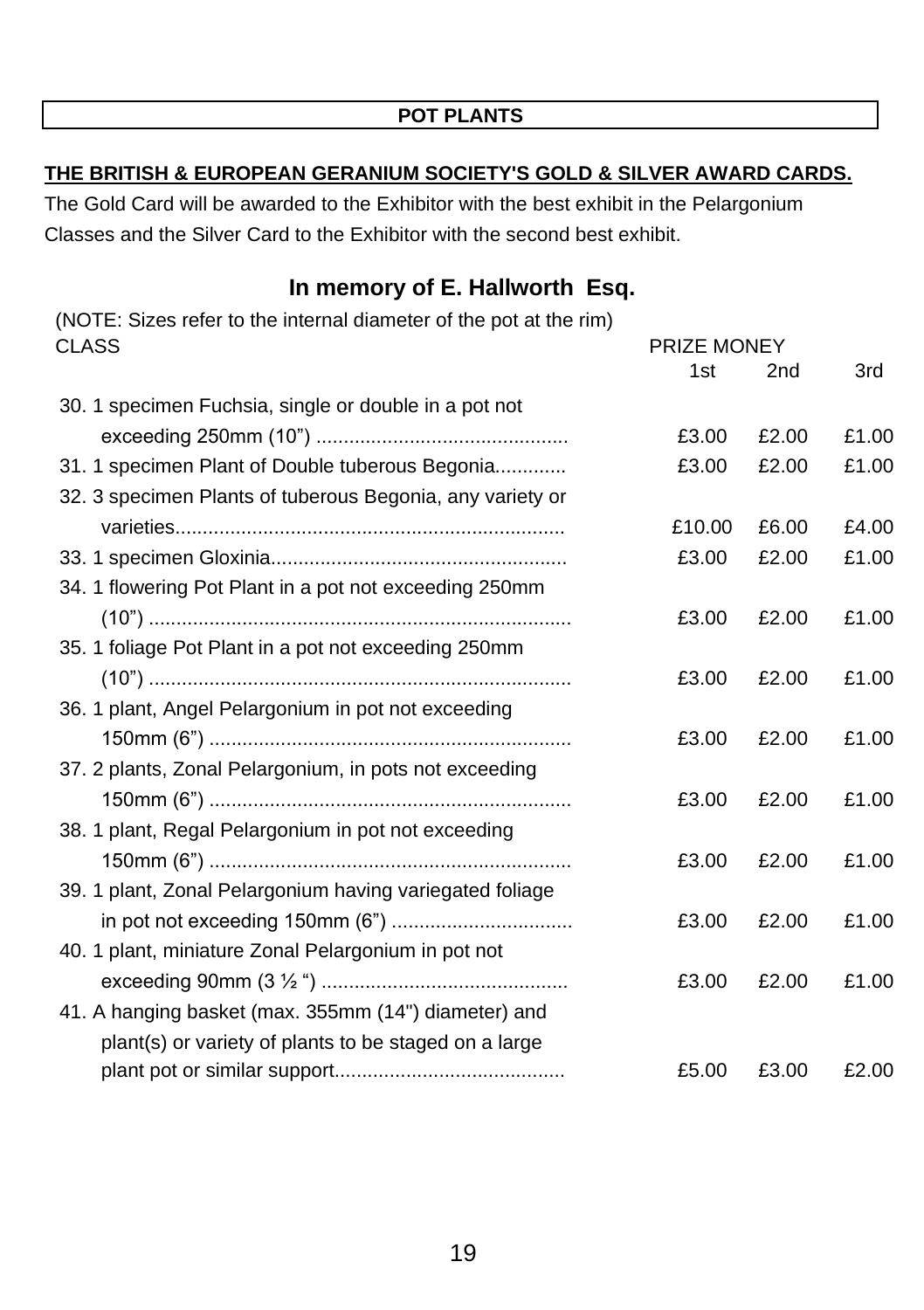#### **ARRANGED CUT FLOWERS**

#### **Donation from: R. SUTTON & CO.**

| CLASS                                                          |       | <b>PRIZE MONEY</b> |       |
|----------------------------------------------------------------|-------|--------------------|-------|
|                                                                | 1st   | 2 <sub>nd</sub>    | 3rd   |
| 42. Vase of 6 Pot Marigolds (Calendula only, not Tagetes spp.) | £3.00 | £2.00              | £1.00 |
|                                                                | £3.00 | £2.00              | £1.00 |
|                                                                | £3.00 | £2.00              | £1.00 |
|                                                                | £3.00 | £2.00              | £1.00 |
| 46. Vase of arranged Cut Flowers, any foliage                  | £3.00 | £2.00              | £1.00 |
| 47. Gentleman's Button Hole (flowers or foliage are not        |       |                    |       |
|                                                                | £3.00 | £2.00              | £1.00 |
| 48. Lady's Corsage, (flowers or foliage are not to be          |       |                    |       |
|                                                                | £3.00 | £2.00              | £1.00 |
|                                                                | £3.00 | £2.00              | £1.00 |
| 50. Vase of 3 blooms of perpetual flowering carnations         |       |                    |       |
|                                                                | £3.00 | £2.00              | £1.00 |

#### **CACTI AND SUCCULENT CLASSES**

NOTE: Succulent classes do not include Cacti Plants. Sizes refer to internal diameter of pot. CLASS PRIZE MONEY

| טש ש |                                                      |       |       |       |  |
|------|------------------------------------------------------|-------|-------|-------|--|
| 51.  |                                                      | £3.00 | £2.00 | £1.00 |  |
|      |                                                      | £3.00 | £2.00 | £1.00 |  |
| 53.  |                                                      | £3.00 | £2.00 | £1.00 |  |
|      |                                                      |       | £2.00 | £1.00 |  |
|      |                                                      |       | £3.00 | £2.00 |  |
|      |                                                      |       | £3.00 | £2.00 |  |
|      |                                                      |       | £3.00 | £2.00 |  |
|      | 58. A collection of any number of Cacti and/or       |       |       |       |  |
|      | Succulents, any Genera, to be staged in single pots, |       |       |       |  |
|      | the pot bases contained within a 30cm square         | £4.00 | £3.00 | £2.00 |  |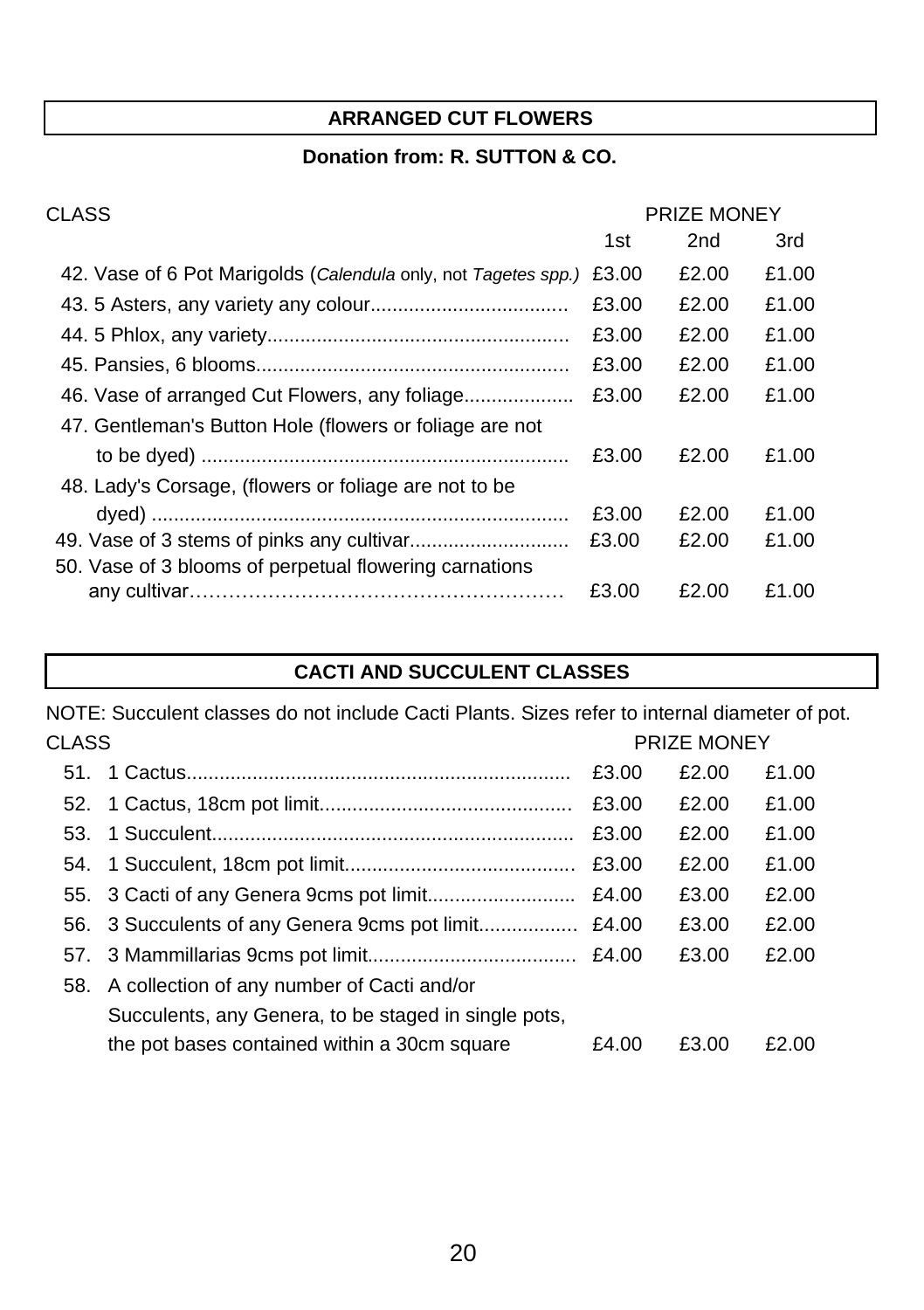#### **FRUIT CLASSES**

#### **Donation from: L. JOWSEY Esq.**

| CLASS                                             |       | <b>PRIZE MONEY</b> |       |
|---------------------------------------------------|-------|--------------------|-------|
|                                                   |       | £2.00              | £1.00 |
|                                                   | £3.00 | £2.00              | £1.00 |
|                                                   | £3.00 | £2.00              | £1.00 |
|                                                   | £3.00 | £2.00              | £1.00 |
| 63. A dish of Soft Fruit, not incl. Strawberries  | £3.00 | £2.00              | £1.00 |
| 64. 8 Plums, Damsons or Gages, dessert or cooking | £3.00 | £2.00              | £1.00 |
|                                                   | £3.00 | £2.00              | £1.00 |
|                                                   | £3.00 | £2.00              | £1.00 |
|                                                   |       |                    |       |

#### **VEGETABLE CLASSES**

**THE NATIONAL VEGETABLE SOCIETY'S SILVER MEDAL & CARD** will be awarded to the Exhibitor with the best exhibit in the Vegetable Section Classes 68-106 inclusive.

| THE HAIG MEMORIAL CUP presented annually to the winner of<br><b>'THE CHESHIRE ONION CHAMPIONSHIP'</b> |        |        |        |  |
|-------------------------------------------------------------------------------------------------------|--------|--------|--------|--|
| Donation from: GALLOWAYS PRINTERSLTD.                                                                 |        |        |        |  |
|                                                                                                       | £50.00 | £30.00 | £20.00 |  |

### **Donation for Classes 68-72 from: J. K. CARR – ACCOUNTANTS**

|                                                                                                                                                                      | <b>PRIZE MONEY</b> |        |                 |  |
|----------------------------------------------------------------------------------------------------------------------------------------------------------------------|--------------------|--------|-----------------|--|
| <b>CLASS</b>                                                                                                                                                         | 1st                | 2nd    | 3 <sup>rd</sup> |  |
| 68. Collection of 5 kinds of vegetables. One of each kind<br>except peas and beans which must be 3.                                                                  | £12.00             | £8.00  | £5.00           |  |
| 69. Collection of vegetables. 4 kinds, 3 of each kind<br>with the exception of peas and beans, which must<br>be 6                                                    | £12.00             | £8.00  | £5.00           |  |
| 70. Collection of vegetables 3 kinds, 3 of each kind<br>Other than 20 pointed yeg, to be staged in a<br>space 24" by 18"                                             | £10.00             | £6.00  | £3.00           |  |
| 71. Collection of potatoes. 3 dishes of 3; of distinctive<br>varieties                                                                                               | £10.00             | £6.00  | £3.00           |  |
| 72. 'THE MILLENIUM CLASS'<br>5 dishes: 1 dish of 4 Tomatoes, 1 dish of 4<br>Potatoes,1 dish of 4 Onions (not to exceed<br>250grms each), 1 dish of 4 Globe beetroot, | £15.00             | £10.00 | £5.00           |  |
| I dish of 4 stump rooted carrots.                                                                                                                                    |                    |        |                 |  |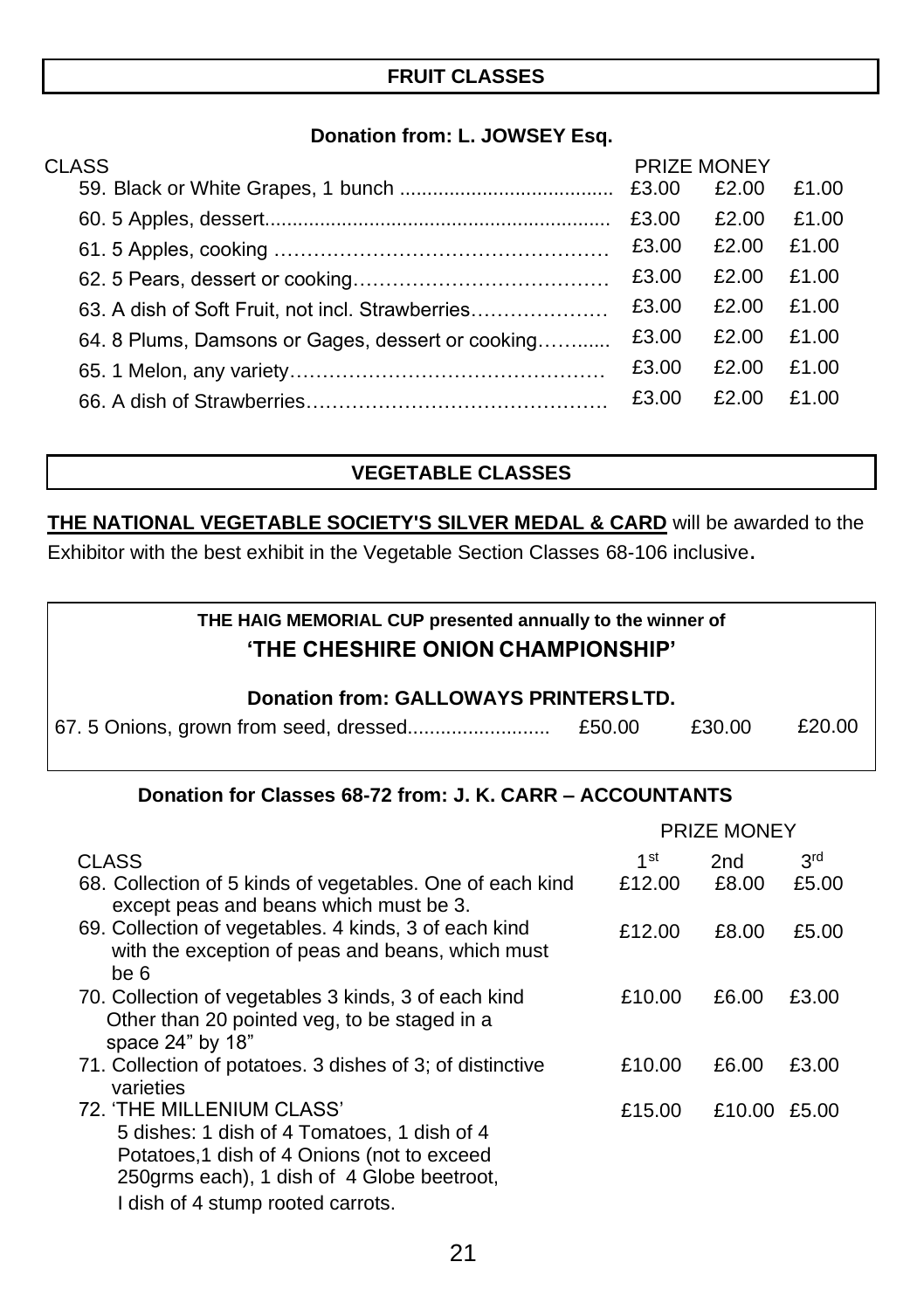#### *VEGETABLE CLASSES (Cont'd)*

|                                                              | PRIZE MONEY     |                 |                |
|--------------------------------------------------------------|-----------------|-----------------|----------------|
| <b>CLASS</b>                                                 | 1 <sup>st</sup> | 2 <sub>nd</sub> | 3rd            |
| 73. Carrots, Stump Rooted, 1 dish of 3, tops not to          | £5.00           | £3.00           | £2.00          |
| 74. Carrots, Long Pointed, 1 dish of 3, tops not to exceed   |                 |                 |                |
|                                                              | £5.00           | £3.00           | £2.00          |
| 75. 3 Leeks, Long Blanched, 2 with tops and roots            |                 |                 |                |
|                                                              | £5.00<br>£5.00  | £3.00<br>£3.00  | £2.00<br>£2.00 |
|                                                              |                 |                 |                |
| Donations for Classes 77-82 from Mrs. M.C. SWIFT             |                 |                 |                |
| <b>CLASS</b>                                                 |                 |                 |                |
|                                                              | £5.00           | £3.00           | £2.00          |
| 78.                                                          | £5.00           | £3.00           | £2.00          |
| Shallots. A dish of 9 pickling, each shallot to pass<br>79.  |                 |                 |                |
|                                                              | £5.00           | £3.00           | £2.00          |
| 80. 1 Onion, Heaviest weight. Stem not to exceed 76mm,       |                 |                 |                |
| roots trimmed to base. Condition will be taken into          |                 |                 |                |
|                                                              | £5.00           | £3.00           | £2.00          |
| Onions, 1 dish of 6 dressed, each onion not to exceed<br>81. |                 |                 |                |
|                                                              | £5.00           | £3.00           | £2.00          |
| A Salad Tray, 4 kinds from: Beetroot, cabbages, corn<br>82.  |                 |                 |                |
| salad or lambs' lettuce, cress (American or land),           |                 |                 |                |
| cucumbers, dandelion (blanched), endive, florence            |                 |                 |                |
| fennel, kohl rabi, lettuces, mustard or rape, onions         |                 |                 |                |
| (green salad), potatoes, radishes, sweet peppers,            |                 |                 |                |
| tomatoes, turnips, and watercress. Tray not to exceed        |                 |                 |                |
| 450 x 600mm. Garnishing allowed. Presentation taken          |                 |                 |                |
|                                                              | £5.00           | £3.00           | £2.00          |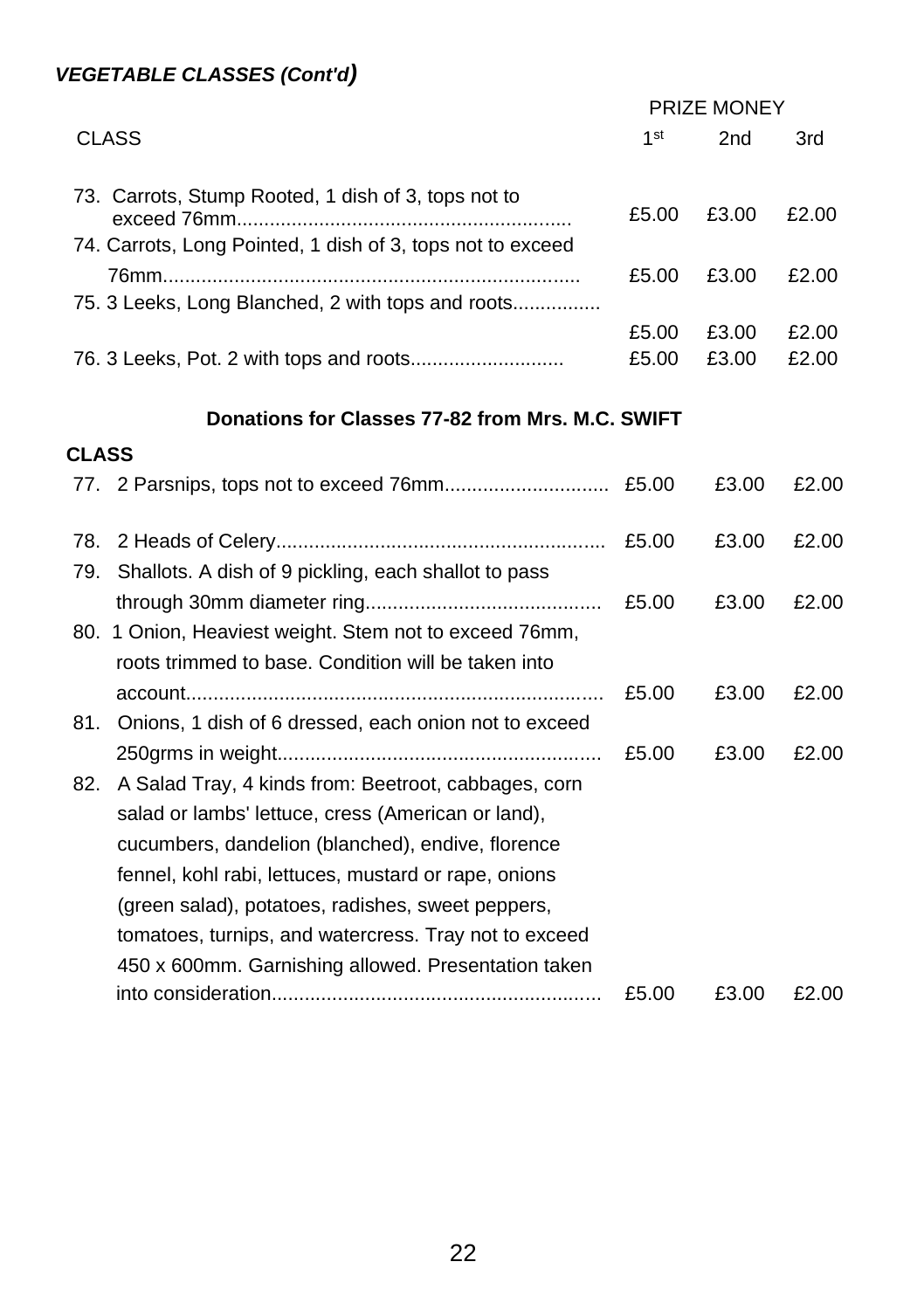#### *VEGETABLE CLASSES (Cont'd)*

#### **Donation for Classes 83-106 from: MULTIBOND INDUSTRIAL Ltd.**

NOTE: Where the term "Tomato" is used in this schedule it DOES NOT include large fruited "Beefsteak" type (multilocular) cultivars, or small fruited and cherry cultivars. Separate classes are provided for these fruits. All tomatoes to have calyx attached.

| CLASS                                                         |       | <b>PRIZE MONEY</b> |       |
|---------------------------------------------------------------|-------|--------------------|-------|
|                                                               | 1st   | 2nd                | 3rd   |
| 83.5 Tomatoes (all tomatoes to have calyx attached)           | £3.00 | £2.00              | £1.00 |
|                                                               | £3.00 | £2.00              | £1.00 |
| 85. Heaviest Truss of Tomatoes, any state of ripeness         | £3.00 | £2.00              | £1.00 |
| 86. 3 Tomatoes, large fruited "Beefsteak" type (multilocular) |       |                    |       |
| cultivar (all tomatoes to have calyx attached)                | £3.00 | £2.00              | £1.00 |
| 87. 6 Tomatoes, small fruited and cherry cultivars (all       | £3.00 | £2.00              | £1.00 |
|                                                               |       |                    |       |
|                                                               | £3.00 | £2.00              | £1.00 |
| 89. Onions, 4 grown from sets with roots and tops             | £3.00 | £2.00              | £1.00 |
|                                                               | £3.00 | £2.00              | £1.00 |
|                                                               | £3.00 | £2.00              | £1.00 |
| 92. Vegetable Marrow, 1 exhibition size                       | £3.00 | £2.00              | £1.00 |
|                                                               | £3.00 | £2.00              | £1.00 |
|                                                               | £3.00 | £2.00              | £1.00 |
| 95. Beet, 3 round, oval or long. Tops not to exceed 76mm      | £3.00 | £2.00              | £1.00 |
| 96. Garden Turnips, 3 white or yellow. Tops not to exceed     |       |                    |       |
|                                                               | £3.00 | £2.00              | £1.00 |
|                                                               | £3.00 | £2.00              | £1.00 |
|                                                               | £3.00 | £2.00              | £1.00 |
|                                                               | £3.00 | £2.00              | £1.00 |
|                                                               | £3.00 | £2.00              | £1.00 |
|                                                               | £3.00 | £2.00              | £1.00 |
|                                                               | £3.00 | £2.00              | £1.00 |
|                                                               | £3.00 | £1.00              | £1.00 |
| 104. A collection of 3 bunches of Culinary Herbs, each        |       |                    |       |
| bunch sufficient to fill a 50mm minimum diameter vase,        |       |                    |       |
|                                                               | £3.00 | £2.00              | £1.00 |
| 105. Rhubarb, 3 sticks, tied, with leaf blades, trimmed to    |       |                    |       |
|                                                               | £3.00 | £2.00              | £1.00 |
| 106. Any other single variety of vegetable not specifically   |       |                    |       |
|                                                               | £3.00 | £2.00              | £1.00 |
|                                                               |       |                    |       |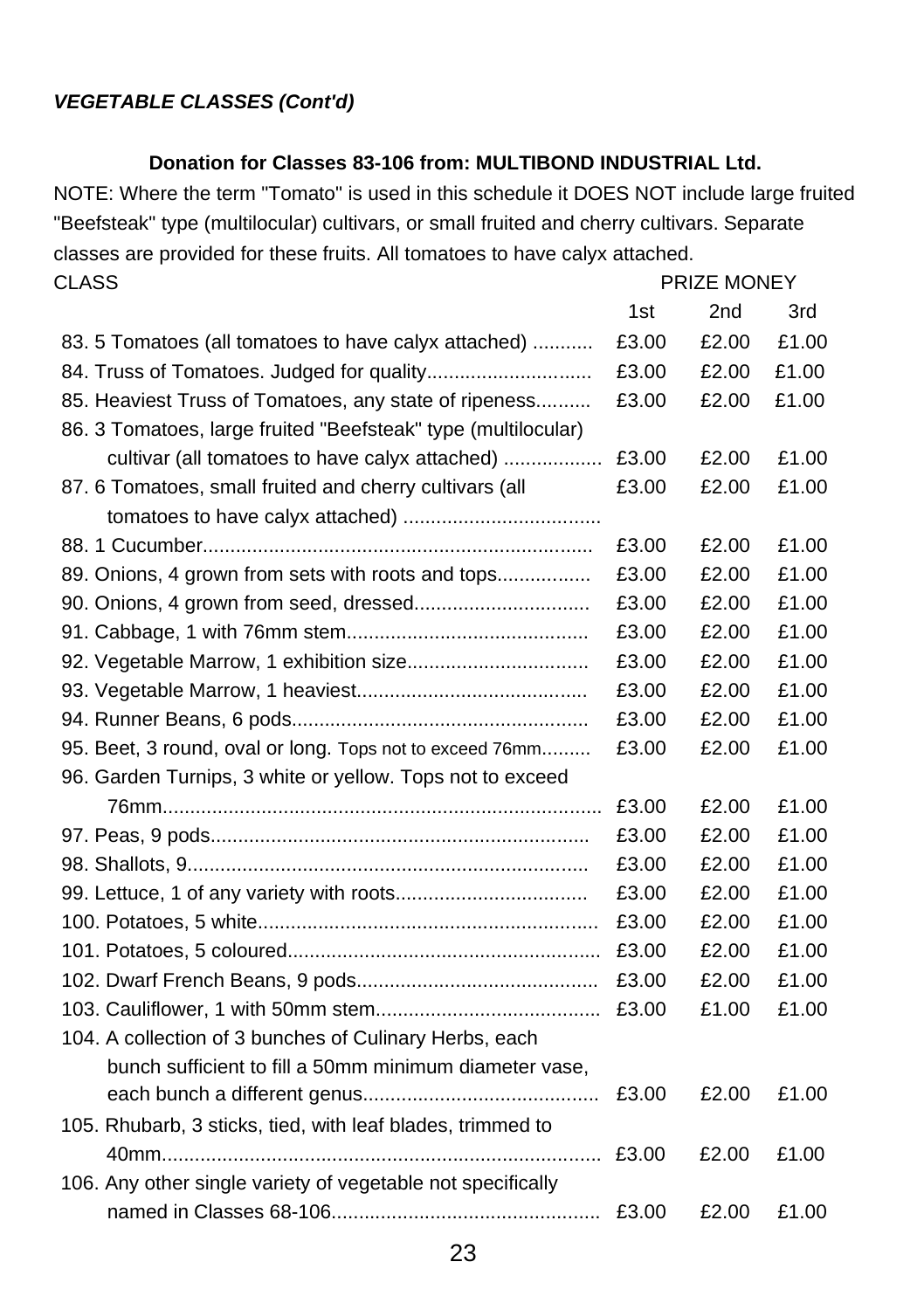# **For persons not having won more than 6 x 1st prizes in any horticultural show.**

| CLASS                                                          |       | <b>PRIZE MONEY</b> |       |  |
|----------------------------------------------------------------|-------|--------------------|-------|--|
|                                                                | 1st   | 2nd                | 3rd   |  |
| 107. Vase of 1 bloom Perpetual Flowering Carnation             | £3.00 | £2.00              | £1.00 |  |
| 108. Roses, 3 hybrid tea.stems in vase, 1 or more<br>varieties | £3.00 | £2.00              | £1.00 |  |
|                                                                | £3.00 | £2.00              | £1.00 |  |
|                                                                | £3.00 | £2.00              | £1.00 |  |
| 111. Bowl of Sweet Peas, with or without own foliage           | £3.00 | £2.00              | £1.00 |  |
| 112. Display of Dahlias in 1 container, own foliage only for   |       |                    |       |  |
|                                                                | £3.00 | £2.00              | £1.00 |  |
|                                                                | £3.00 | £2.00              | £1.00 |  |
|                                                                | £3.00 | £2.00              | £1.00 |  |
|                                                                | £3.00 | £2.00              | £1.00 |  |
| 116. Onions, 3 from seed or sets with roots and tops           | £3.00 | £2.00              | £1.00 |  |
| 117. 3 Tomatoes (see note before class 105)                    | £3.00 | £2.00              | £1.00 |  |
| 118. 6 Tomatoes, small fruited and cherry cultivars            | £3.00 | £2.00              | £1.00 |  |
| 119. Beet, 3 round, oval or long, foliage trimmed to 76mm      | £3.00 | £2.00              | £1.00 |  |
|                                                                | £3.00 | £2.00              | £1.00 |  |
| 121. Any other single variety of vegetable not specifically    |       |                    |       |  |
|                                                                | £3.00 | £2.00              | £1.00 |  |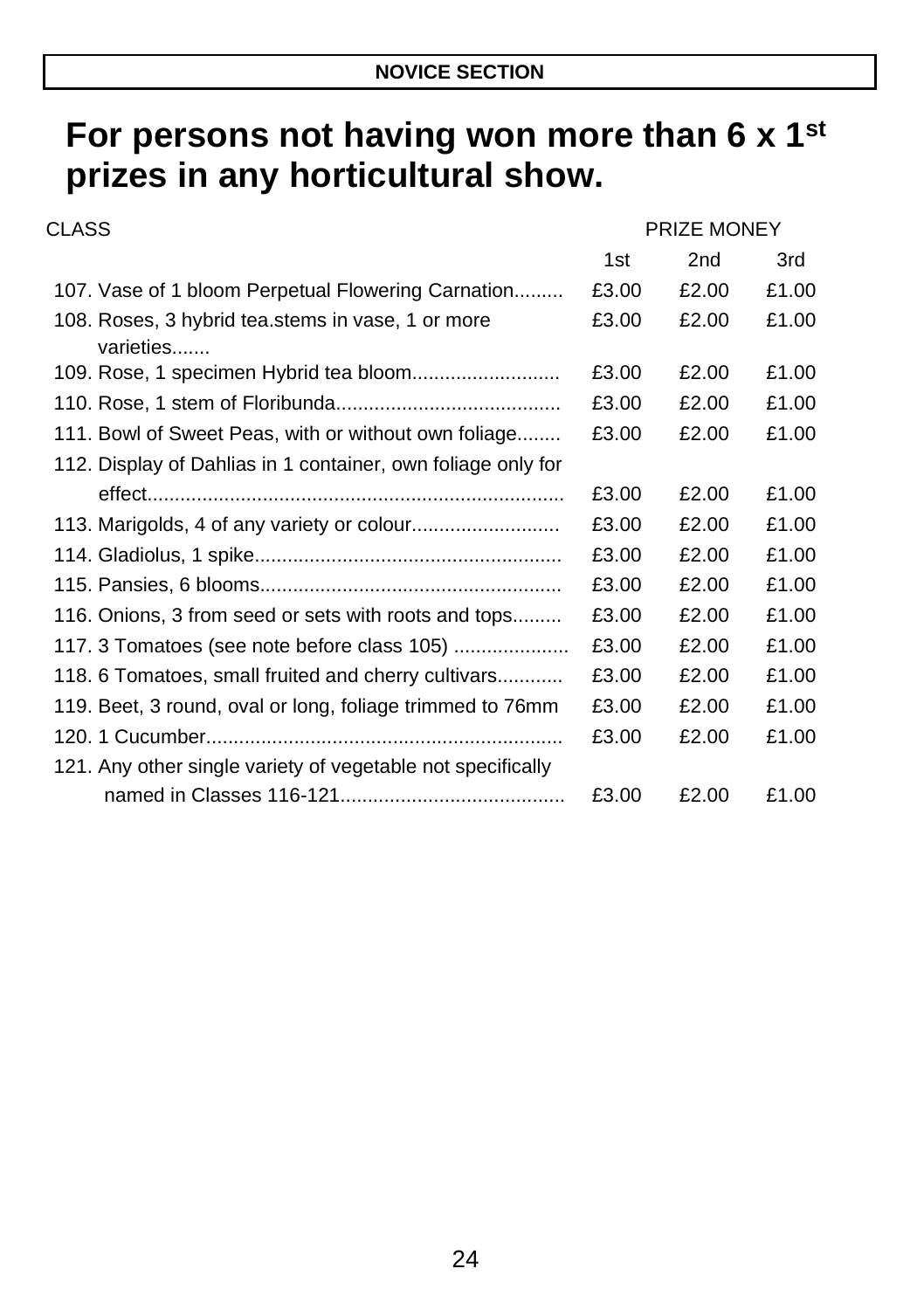#### **LOCAL CLASSES**

# **For persons residing within the Parish of Poynton-with-Worth (SK12 postcode)**

**Donation from Michael Hart & Co.**

#### **Donation for Class 127 from: Jill Share and family in memory of Bryan Share**

| <b>CLASS</b>                                                |       | PRIZE MONEY     |       |  |
|-------------------------------------------------------------|-------|-----------------|-------|--|
|                                                             | 1st   | 2 <sub>nd</sub> | 3rd   |  |
|                                                             | £3.00 | £2.00           | £1.00 |  |
| 123. 1 Flowering or Foliage Pot Plant in pot not exceeding  |       |                 |       |  |
|                                                             | £3.00 | £2.00           | £1.00 |  |
| 124. Display of Dahlias in 1 container, own foliage         | £3.00 | £2.00           | £1.00 |  |
| 125. Vase of Cut Flowers, any foliage, arranged for effect. | £3.00 | £2.00           | £1.00 |  |
|                                                             | £3.00 | £2.00           | £1.00 |  |
| 127. 5 Tomatoes (see note before class 83)                  | £5.00 | £3.00           | £2.00 |  |
| 128. Heaviest Truss of Tomatoes, any state of ripeness      |       |                 |       |  |
| (see note before class 83 – not cherry or beefsteak).       | £5.00 | £3.00           | £2.00 |  |
| 129. 6 Tomatoes, small fruited and cherry cultivars         | £3.00 | £2.00           | £1.00 |  |
|                                                             | £3.00 | £2.00           | £1.00 |  |
|                                                             | £3.00 | £2.00           | £1.00 |  |
|                                                             | £3.00 | £2.00           | £1.00 |  |
|                                                             | £3.00 | £2.00           | £1.00 |  |
|                                                             | £3.00 | £2.00           | £1.00 |  |

#### **JUNIOR CLASSES**

#### **Open to children up to and including 14 years of age only – free entry**

Entrants staging an exhibit in the Junior classes will receive a special rosette **In memory of G. F. CROASDALE esq.**

| 135. Sunflower grown from seed in a pot not exceeding          | £3.00  | £2.00 | £1.00 |
|----------------------------------------------------------------|--------|-------|-------|
| 25cm diameter for children any age up to 14 years              |        |       |       |
| 136. Miniature garden in a box or tray, dimensions not to      |        |       |       |
| be larger than 90 x 30 x 10cm deep. Small models or            |        |       |       |
| figures etc. may be included, but the exhibit must             |        |       |       |
| mainly consist of <b>live</b> material. For children up to and |        |       |       |
|                                                                | £10.00 | £5.00 | £3.00 |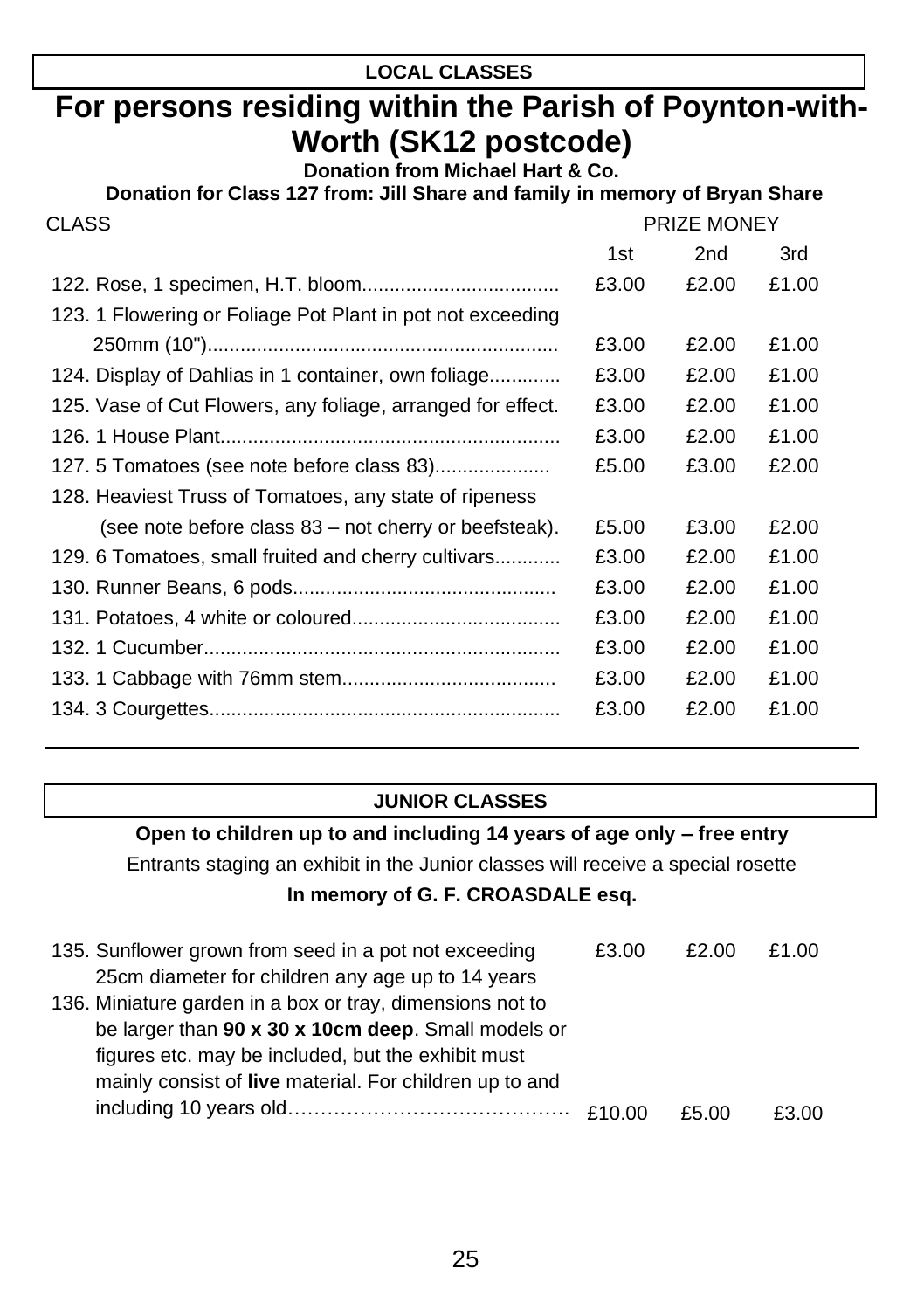# *JUNIOR CLASSES (Cont'd)*

| <b>CLASS</b>                                                                                                                                                 |       | PRIZE MONEY |       |  |
|--------------------------------------------------------------------------------------------------------------------------------------------------------------|-------|-------------|-------|--|
|                                                                                                                                                              | 1st   | 2nd         | 3rd   |  |
| 137. As Class 136 but for children from 11 up to and                                                                                                         |       | £5.00       | £3.00 |  |
| 138. Arrangement of Flowers & Foliage in a vase, for                                                                                                         |       |             |       |  |
|                                                                                                                                                              | £3.00 | £2.00       | £1.00 |  |
| 139. As Class 138 but for children from 11 up to and                                                                                                         |       |             |       |  |
|                                                                                                                                                              | £3.00 | £2.00       | £1.00 |  |
| 140. Any Form, (e.g. Animal, Building, Car etc.) made from                                                                                                   |       |             |       |  |
| a combination of fruit, vegetables, flowers in a space<br>no larger than 60 x 60cm for children up to and                                                    | £3.00 | £2.00       | £1.00 |  |
| 141. As Class 140 but for children from 11 up to and                                                                                                         |       |             |       |  |
|                                                                                                                                                              | £3.00 | £2.00       | £1.00 |  |
| 142. Any child's name written in Flowers for children up to                                                                                                  |       |             |       |  |
|                                                                                                                                                              | £3.00 | £2.00       | £1.00 |  |
| 143. A saucer of Mustard and Cress for children up to and                                                                                                    |       |             |       |  |
|                                                                                                                                                              | £3.00 | £2.00       | £1.00 |  |
| 144. A model of a 'Form of Transport' made from any<br>combination of flowers, grasses, fruit or vegetables<br>for children up to and including 10 years old | £3.00 | £2.00       | £1.00 |  |
| 145. A representation of a modern theme made from any<br>combination of flowers, grasses, fruit or vegetables.                                               |       |             |       |  |
| (Title required) from 11 up to and including 14 years                                                                                                        |       |             |       |  |
|                                                                                                                                                              | £3.00 | £2.00       | £1.00 |  |
| 146. 1 Cactus or Succulent for children up to and including                                                                                                  | £3.00 | £2.00       | £1.00 |  |
| 147. As Class 146 but for children from 11 up to and                                                                                                         |       |             |       |  |
|                                                                                                                                                              | £3.00 | £2.00       | £1.00 |  |

Remember ALL Junior Exhibitors receive a 'Well Done' Rosette and will also receive a 1<sup>st</sup>, 2<sup>nd</sup>, or 3<sup>rd</sup> place Rosette if they are placed in their Class.

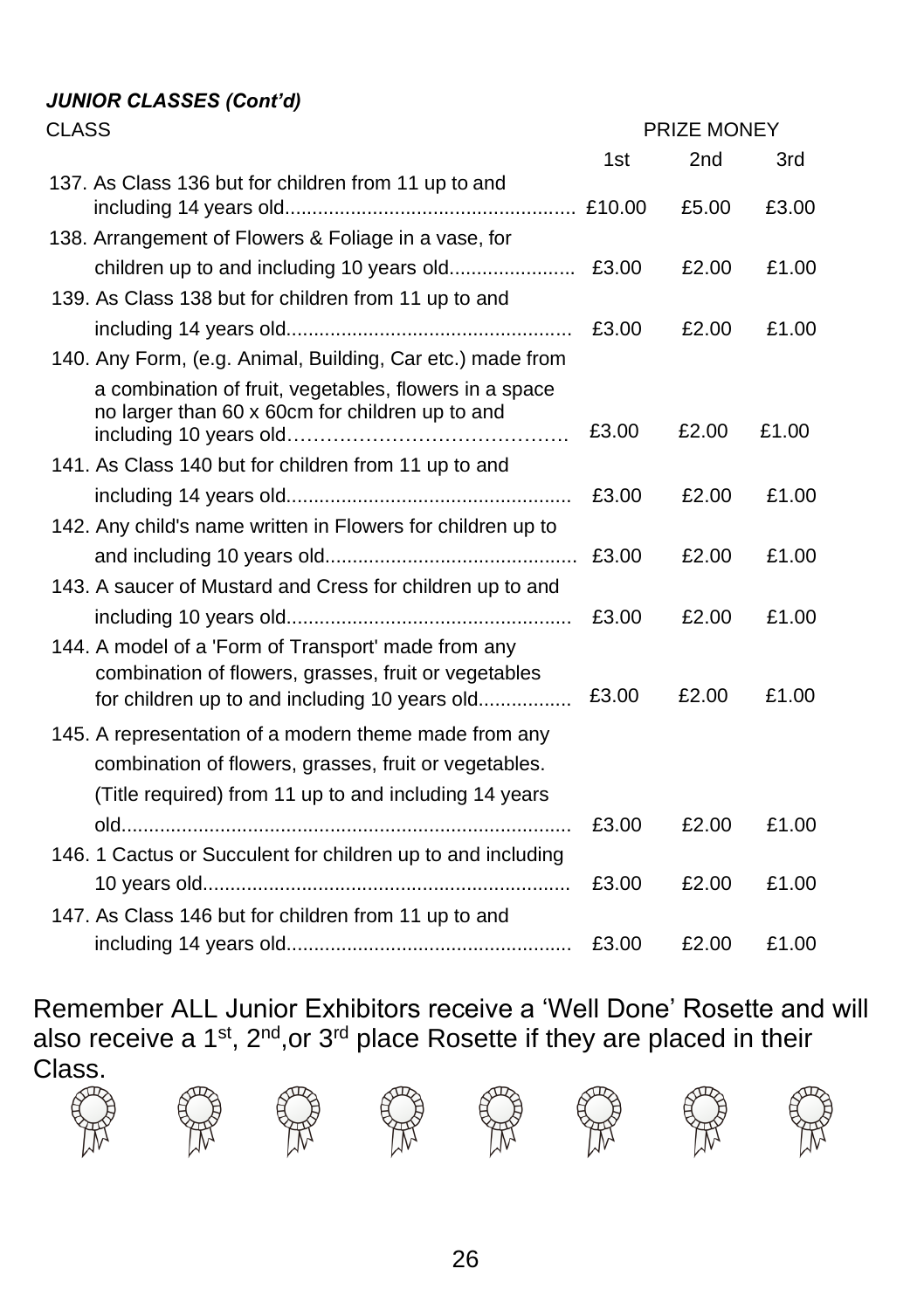# **If you haven't entered a show before:**

- Get in touch if you are unsure of anything: Contact Anne Gunning [anne.gunning1@btinternet.com](mailto:anne.gunning1@btinternet.com) Or Jill Share 01625 873014 Mobile Number:07443 874799
- Make sure you read the show rules and the requirements for the class you are entering. For example, if the container size for the miniature gardens in the junior section is too big (classes 136 and 137) it will NOT win a first, second or third prize.
- Make sure your exhibits are pest and disease free and are healthy and unblemished.
- Complete an entry form which is found as a loose sheet within a printed schedule or can be downloaded from the Poynton Show website at: <https://poyntonshow.co.uk/horticulture/>
- Make sure you get your entry form to our secretary (see page 4) before 8pm on the Wednesday before the show with a £1 payment for each entry (Junior entries are free)
- Bring your exhibit to the horticulture tent on the Friday before the show any time between 4pm and midnight or 6am-8am on show day.

# **GOOD LUCK!!!!**